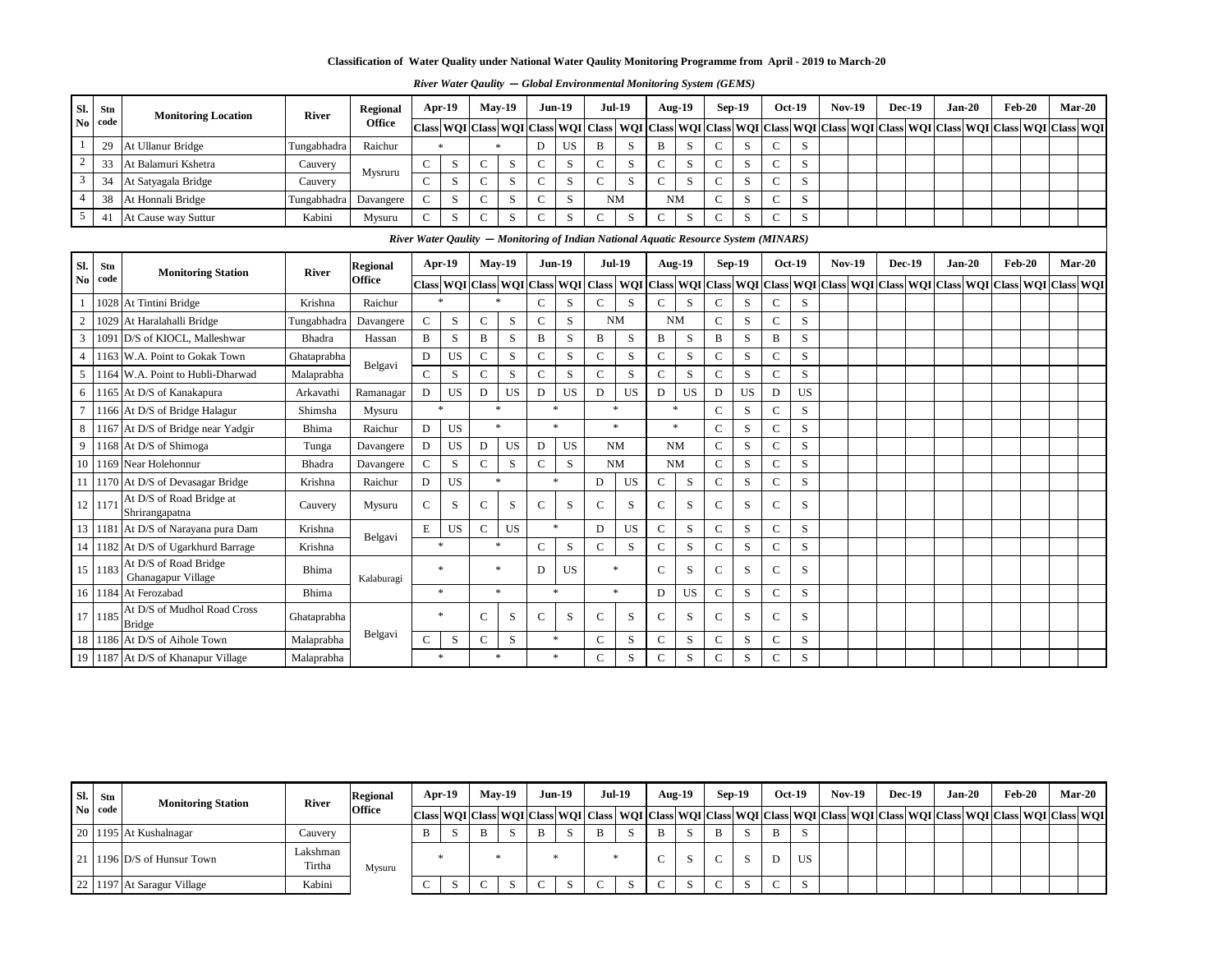**Classification of Water Quality under National Water Qaulity Monitoring Programme from April - 2019 to March-20**

|    |         | 23 1198 at Napoklu Bridge                                                  | Cauvery          |            | B             | S         | $\mathbf{B}$ | S         | B             | S         | $\mathbf B$   | S         | $\bf{B}$      | S         | $\bf{B}$       | S         | $\bf{B}$     | S         |  |  |  |  |  |
|----|---------|----------------------------------------------------------------------------|------------------|------------|---------------|-----------|--------------|-----------|---------------|-----------|---------------|-----------|---------------|-----------|----------------|-----------|--------------|-----------|--|--|--|--|--|
|    |         | 24   1199   At D/S of Holenarasipura Town                                  | Hemavathi        | Hassan     | $\mathbf C$   | S         | $\mathsf{C}$ | S         | $\mathbf C$   | S         | $\mathbf C$   | S         | $\mathsf{C}$  | S         | $\mathbf C$    | S         | $\mathsf{C}$ | S         |  |  |  |  |  |
|    |         | 25 1200 Near Yediyur on NH-47                                              | Shimsha          | Tumakuru   | D             | <b>US</b> | $\mathbf D$  | <b>US</b> | $\mathbf{D}$  | <b>US</b> | ${\bf D}$     | <b>US</b> | D             | <b>US</b> | $\overline{C}$ | S         | $\mathbf D$  | <b>US</b> |  |  |  |  |  |
|    |         | 26   1386   D/S of Karekura Village                                        | Cauvery          | Mysuru     | $\mathbf C$   | S         | $\mathsf{C}$ | S         | $\mathsf{C}$  | S         | $\mathsf{C}$  | S         | $\mathsf{C}$  | S         | $\mathbf C$    | ${\bf S}$ | $\mathsf{C}$ | S         |  |  |  |  |  |
| 27 |         | 1387 D/S of Bhadravathi City                                               | Bhadra           | Davangere  | D             | <b>US</b> | D            | <b>US</b> | D             | <b>US</b> |               | <b>NM</b> | <b>NM</b>     |           | $\mathbf D$    | US        | D            | <b>US</b> |  |  |  |  |  |
|    |         | 28 1444 At D/S of West Coast Paper Mills                                   | Kali             | Dharwad    | $\mathcal{C}$ | S         | $\mathsf{C}$ | S         | $\mathcal{C}$ | S         | $\mathcal{C}$ | S         | $\mathsf{C}$  | S         | $\mathbf C$    | S         | $\mathsf{C}$ | S         |  |  |  |  |  |
|    | 29 1445 | Kabini, W.A. Point at KIADB,<br>Nanjangud                                  | Kabini           | Mysuru     | $\mathsf{C}$  | S         | $\mathsf{C}$ | S         | $\mathsf{C}$  | S         | $\mathbf C$   | S         | $\mathsf{C}$  | S         | $\mathbf C$    | ${\bf S}$ | $\mathsf{C}$ | S         |  |  |  |  |  |
|    |         | 30   1446   Hebbala Valley near Mandya                                     | Hebbala          |            |               | $\ast$    |              | $\ast$    |               | $\ast$    | ${\bf E}$     | <b>US</b> | $\ast$        |           | D              | <b>US</b> | D            | <b>US</b> |  |  |  |  |  |
|    | 31 1888 | Bhima River Confluence of Jewagri<br>Town Sewage Disposal Point            | Bhima            | Kalaburagi |               | $\ast$    |              | $\ast$    |               | $\ast$    |               | $\ast$    | D             | <b>US</b> | $\mathbf C$    | S         | $\mathbf C$  | S         |  |  |  |  |  |
|    | 32 1889 | Ankali Bridge Along<br>Chikkodi Kagwad Road                                | Krishna          | Belgavi    |               | $*$       |              | $*$       | $\mathbf C$   | S         | $\mathcal{C}$ | S         | $\mathcal{C}$ | S         | $\mathbf C$    | S         | $\mathsf{C}$ | S         |  |  |  |  |  |
|    | 33 1891 | Manjra at D/S in Intake<br>point to Bidar City                             | Manjra           | Bidar      |               | $\ast$    |              | $\ast$    |               | $\ast$    |               | $\ast$    | $\ast$        |           |                | $\ast$    |              | $*$       |  |  |  |  |  |
|    |         | Netravathi U/S of Dharma Stala at<br>34 1892 Water Supply<br>Intake point  | Netravathi       | Mangaluru  | $\mathbf{B}$  | S         | $\, {\bf B}$ | S         | $\mathbf{B}$  | S         | $\, {\bf B}$  | S         | $\bf{B}$      | S         | $\mathbf{B}$   | S         | $\, {\bf B}$ | S         |  |  |  |  |  |
|    | 35 1893 | Yagachi River Near Pumping<br><b>Stations Hassan City</b>                  | Yagachi          | Hassan     | $\mathcal{C}$ | S         | $\mathsf{C}$ | S         | $\mathcal{C}$ | S         | $\mathcal{C}$ | S         | $\mathcal{C}$ | S         | $\mathcal{C}$  | S         | $\mathsf{C}$ | S         |  |  |  |  |  |
|    |         | U/S Uppinagady Town Before<br>36 1894 Confluence with<br>river Nethravathi | Kumara<br>Dhara  | Mangaluru  | B             | S         | $\bf{B}$     | S         | $\bf{B}$      | S         | $\bf{B}$      | S         | $\bf{B}$      | S         | $\, {\bf B}$   | S         | $\bf{B}$     | S         |  |  |  |  |  |
|    | 37 1895 | Kagina D/S of Sewage<br>disposal point                                     | Kagina           | Kalaburagi |               | $\ast$    |              | $\ast$    |               | $\ast$    |               | $\ast$    | $\mathbf C$   | S         | $\mathsf{C}$   | ${\bf S}$ | $\mathsf{C}$ | S         |  |  |  |  |  |
|    | 38 1896 | Confluence point of Tunga and<br>Bhadra at Kudli                           | Tunga-<br>Bhadra | Davangere  | $\mathcal{C}$ | S         | $\mathbf C$  | S         | $\mathcal{C}$ | S         |               | <b>NM</b> |               | <b>NM</b> | $\mathcal{C}$  | S         | $\mathbf C$  | S         |  |  |  |  |  |

| Sl.       | <b>Stn</b>     | <b>Monitoring Station</b>                  | <b>River</b>       | <b>Regional</b> |                 | Apr-19       |                    | $May-19$                                |              | $Jun-19$ |               | <b>Jul-19</b> | $\overline{\text{Aug-19}}$ |   |                | <b>Sep-19</b> |        | <b>Oct-19</b> | <b>Nov-19</b>                                                                                       | <b>Dec-19</b> | Jan-20 | $\mathbf{Feb-20}$ |  | <b>Mar-20</b> |
|-----------|----------------|--------------------------------------------|--------------------|-----------------|-----------------|--------------|--------------------|-----------------------------------------|--------------|----------|---------------|---------------|----------------------------|---|----------------|---------------|--------|---------------|-----------------------------------------------------------------------------------------------------|---------------|--------|-------------------|--|---------------|
| <b>No</b> | code           |                                            |                    | <b>Office</b>   |                 |              |                    | Class   WQI   Class   WQI   Class   WQI |              |          | <b>Class</b>  |               |                            |   |                |               |        |               | WQI  Class  WQI  Class  WQI  Class  WQI  Class  WQI  Class  WQI  Class  WQI  Class  WQI  Class  WQI |               |        |                   |  |               |
|           |                | 39   2763   Asangi Village                 | Asangi nalla       | Belgavi         |                 | -S           |                    |                                         |              |          | $\mathsf{C}$  | S             |                            | S |                | S             |        | S.            |                                                                                                     |               |        |                   |  |               |
|           |                | 40   2764   At Badami Bridge               | Malaprabha         |                 | ◡               | S            |                    |                                         |              | S        | $\mathsf{C}$  | S             | $\mathbf C$                | S | $\mathsf{C}$   | S             |        | S             |                                                                                                     |               |        |                   |  |               |
|           |                | 41   2765   U/S of MPM                     | <b>Bhadra</b>      |                 |                 | S            | $\overline{\rm C}$ | S                                       |              | S        |               | <b>NM</b>     | <b>NM</b>                  |   | Ċ              | S             |        | S             |                                                                                                     |               |        |                   |  |               |
|           |                | $\vert$ 42 $\vert$ 2766 At New Bridge      | Tungabhadra        |                 |                 | S            | $\sim$             | S                                       |              | S        |               | <b>NM</b>     | NM                         |   | $\overline{C}$ | S             |        | S             |                                                                                                     |               |        |                   |  |               |
|           |                | 43   2767   U/S of HPF Old Bridge          | Tungabhadra        |                 |                 | <sup>S</sup> | $\sim$             | S                                       | $\mathbf C$  | S        |               | <b>NM</b>     | <b>NM</b>                  |   | $\mathsf{C}$   | S             | D      | US            |                                                                                                     |               |        |                   |  |               |
|           |                | 44 $\left  2768 \right $ D/S of HPF        | Tungabhadra        | Davangere       | D               | US           | D                  | US                                      | D            | US       |               | <b>NM</b>     | <b>NM</b>                  |   | $\mathsf{C}$   | S             |        | S             |                                                                                                     |               |        |                   |  |               |
| 45        |                | 2769 At Jack Well Point                    | Tungabhadra        |                 |                 | S            | $\sim$             | S                                       |              | S.       |               | <b>NM</b>     | NM                         |   | $\sim$         | S             |        | S             |                                                                                                     |               |        |                   |  |               |
|           |                | 46   2770   At Harihar Water Supply Intake | Tungabhadra        |                 | D               | US           |                    | US                                      | D            | US       |               | <b>NM</b>     | NM                         |   | $\sim$         | S             |        | S             |                                                                                                     |               |        |                   |  |               |
|           |                | 47 2771 U/S of KIOCL                       | Bhadra             | Hassan          | B               | S            | B                  | S                                       | $\mathbf{B}$ | S        | $\mathbf{B}$  | S             | B                          | S |                | S             | B      | S             |                                                                                                     |               |        |                   |  |               |
|           |                | 48 2772 D/S of Kattemalavadi               | Lakshman<br>Tirtha | Mysuru          | $\ast$          |              |                    |                                         |              |          | D             | <b>US</b>     | $\sqrt{ }$                 | S | $\sim$         | S             | D      | US            |                                                                                                     |               |        |                   |  |               |
| 49        |                | 2773 At Bannur Bridge                      | Cauvery            |                 |                 | S            | ⌒                  | S                                       |              | S        | $\mathsf{C}$  | S             |                            | S | $\sim$         | S             |        | S             |                                                                                                     |               |        |                   |  |               |
|           |                | 50 2774 At Ranganathittu                   | Cauvery            |                 |                 | S            | $\curvearrowright$ | S                                       |              | S.       | $\mathcal{C}$ | S             | ∪                          | S | $\sim$         | S             |        | S             |                                                                                                     |               |        |                   |  |               |
|           | $51 \mid 2775$ | At Bathing Ghat,<br>Nanjanagud             | Kabini             | Mysuru          | $\sqrt{ }$<br>U | S            | $\sim$             | S                                       | $\sim$       | S        | $\mathbf C$   | S             |                            | S | $\sim$         | S             |        | S             |                                                                                                     |               |        |                   |  |               |
|           |                | 52 2776 D/S of Gangawathi                  | Tungabhadra        | Raichur         | B               | S            | B                  | S                                       | B            | S        | B             | S             | B                          | S | $\sim$<br>U    | S             | ⌒<br>U | S             |                                                                                                     |               |        |                   |  |               |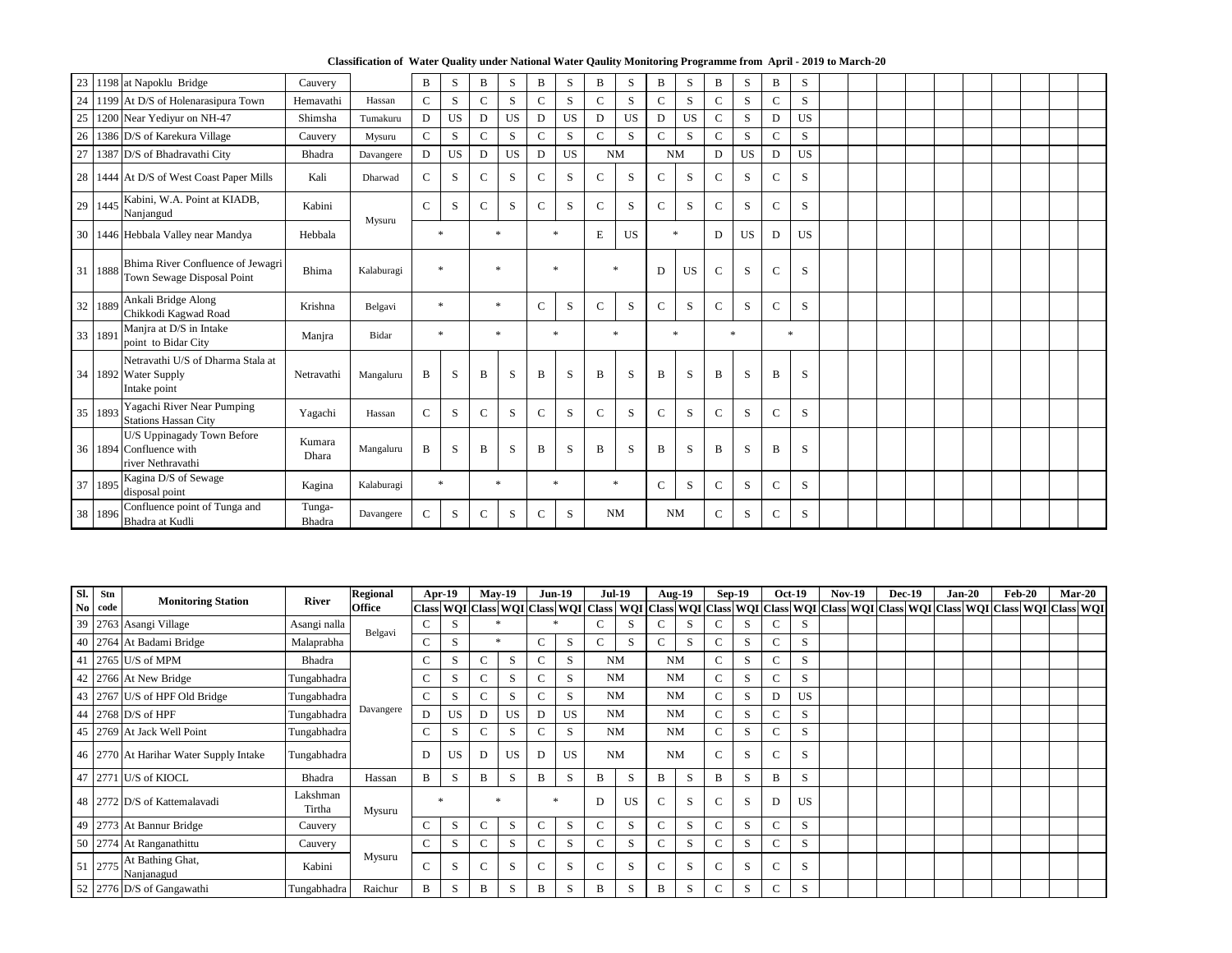**Classification of Water Quality under National Water Qaulity Monitoring Programme from April - 2019 to March-20**

|                       | 53 2777 At Shahabad Bridge                                                         | Kagina      |            |        |                    |                          |   |              |   |              |           |        |              |        | <sub>S</sub> |             | $\Delta$     |  |  |  |  |  |
|-----------------------|------------------------------------------------------------------------------------|-------------|------------|--------|--------------------|--------------------------|---|--------------|---|--------------|-----------|--------|--------------|--------|--------------|-------------|--------------|--|--|--|--|--|
| $\frac{1}{2}$ 54 4499 | Benniothora dam<br>Kurkota village,                                                |             | Kalaburagi |        | NI                 | $\sim$                   |   | $\sim$       | S | $\mathsf{C}$ | S         | $\sim$ | $\mathbf{C}$ | $\sim$ | S            | $\sim$<br>U | S            |  |  |  |  |  |
|                       | Kagina river at D/S of<br>$\vert$ 55 $\vert$ 4500 bridge cum barrage,<br>Sadem Tq. |             |            |        | NI                 |                          |   |              |   |              |           | $\sim$ | $\sim$       | $\sim$ | S            | $\sim$      | S            |  |  |  |  |  |
|                       | 56 2780 U/S of WCPM, Dandeli                                                       | Kali        | Dharwad    | $\sim$ | $\mathbf{C}$<br>D. | $\overline{\phantom{0}}$ |   | $\sim$       |   | $\sim$       | S         | $\sim$ | $\sim$       | $\sim$ | S            | $\sim$      | S            |  |  |  |  |  |
|                       | $\frac{57}{2781}$ D/S of Alamatti Dam                                              | Krishna     | Belgavi    | E      | <b>US</b>          | $\sim$                   |   |              |   | D            | <b>US</b> | $\sim$ | $\sim$       | $\sim$ | S            | $\sim$      | S            |  |  |  |  |  |
|                       | 58 3558 Dodesugur bridge gaugung Station                                           | Tungabhadra | Raichur    | -sk    |                    |                          |   | $\sim$       | C |              |           | $\sim$ | $\sim$       | $\sim$ | S            | $\sim$      | <sub>S</sub> |  |  |  |  |  |
| 59 3562               | Thumbe water supply<br>station to Mangalore city                                   | Nethravathi | Mangaluru  | B      | $\sim$<br>- N      | B                        | S | $\mathbf{B}$ | S | $\mathbf{B}$ | S         | B      | $\sim$       | B      | S            | B           | S            |  |  |  |  |  |
|                       | 60 3563 U/s of Uppinangady town                                                    | Nethravathi |            |        |                    | B                        |   |              |   |              |           | B      |              | B      | S            | $\sim$      | <sub>S</sub> |  |  |  |  |  |

| Sl. | <b>Stn</b> | <b>Monitoring Station</b>                                                             | <b>River</b>        | <b>Regional</b> |               | Apr-19 | <b>May-19</b> |        |               | <b>Jun-19</b> |               | <b>Jul-19</b> | <b>Aug-19</b> |   | <b>Sep-19</b> |           | <b>Oct-19</b> |           | <b>Nov-19</b> | <b>Dec-19</b> | $Jan-20$ | <b>Feb-20</b>                                                                                                                     | $Mar-20$ |  |
|-----|------------|---------------------------------------------------------------------------------------|---------------------|-----------------|---------------|--------|---------------|--------|---------------|---------------|---------------|---------------|---------------|---|---------------|-----------|---------------|-----------|---------------|---------------|----------|-----------------------------------------------------------------------------------------------------------------------------------|----------|--|
|     | No code    |                                                                                       |                     | <b>Office</b>   |               |        |               |        |               |               |               |               |               |   |               |           |               |           |               |               |          | Class WQI Class WQI Class WQI Class WQI Class WQI Class WQI Class WQI Class WQI Class WQI Class WQI Class WQI Class WQI Class WQI |          |  |
|     |            | 61 3566 KRS Dam Mandya                                                                | Cauvery             |                 | $\mathbf C$   | S      | $\mathbf C$   | S      | $\mathsf{C}$  | S             | $\mathcal{C}$ | S             | $\mathcal{C}$ | S | $\mathcal{C}$ | S         | $\mathbf{C}$  | S         |               |               |          |                                                                                                                                   |          |  |
|     |            | 62 3567 D/s Shimsha near Madduar town                                                 | Shimsha             |                 |               | $\ast$ |               | $\ast$ |               | $\ast$        |               | $\ast$        | $\ast$        |   |               | $\ast$    | $\mathbf{C}$  | S         |               |               |          |                                                                                                                                   |          |  |
|     | 63 3568    | Water supply intakepoint to<br>Srirangapatna town                                     | Cauvery             |                 | $\mathsf{C}$  | S      | $\mathsf{C}$  | S      | $\mathcal{C}$ | S             | $\mathsf{C}$  | S             | $\mathbf C$   | S | $\mathbf C$   | S         | $\mathbf{C}$  | S         |               |               |          |                                                                                                                                   |          |  |
|     | 64 3569    | Water supply intake point to<br>Mandya town                                           | Cauvery             |                 | $\mathbf C$   | S      | $\mathbf C$   | S      | $\mathcal{C}$ | S             | $\mathsf{C}$  | S             | $\mathbf C$   | S | $\mathbf C$   | S         | $\mathbf{C}$  | S         |               |               |          |                                                                                                                                   |          |  |
|     | 65 3570    | D/s of KR Nagar bridge                                                                | Cauvery             |                 | ∗             |        | $\mathcal{C}$ | S      | $\mathsf{C}$  | S             | $\mathsf{C}$  | S             | $\mathbf C$   | S | $\mathcal{C}$ | S         | $\mathbf{C}$  | S         |               |               |          |                                                                                                                                   |          |  |
|     |            | 66 3571 U/s of KR Nagar                                                               | Cauvery             |                 | $\mathcal{C}$ | S      | $\mathcal{C}$ | S      | $\mathbf C$   | S             | $\mathbf{C}$  | S             | $\mathbf C$   | S | $\mathbf C$   | S         | $\mathbf{C}$  | S         |               |               |          |                                                                                                                                   |          |  |
|     | 67 3572    | Water supply intake point to<br>Hunsur town                                           | Lakshman<br>Thirtha |                 |               | $\ast$ |               |        |               | $\ast$        | $\mathbf{C}$  | S             | $\mathbf C$   | S | $\mathcal{C}$ | S         | D             | <b>US</b> |               |               |          |                                                                                                                                   |          |  |
|     | 68 3573    | D/s of Kushalanagar town                                                              | Cauvery             |                 | $\mathbf C$   | S      | B             | S      | B             | S             | $\mathbf B$   | S             | $\, {\bf B}$  | S | B             | S         | B             | S         |               |               |          |                                                                                                                                   |          |  |
|     | 69 3574    | Water supply intake point to<br>Madikeri town (Kootehole)                             | Cauvery             |                 | B             | S      | B             | S      | $\mathbf{B}$  | S             | $\mathbf{B}$  | S             | B             | S | B             | S         | B             | S         |               |               |          |                                                                                                                                   |          |  |
|     |            | U/s Intake point to Nanjanagud &<br>70 3575 Gundlupet<br>at Debur                     | Kabini              | Mysuru          | $\mathsf{C}$  | S      | $\mathcal{C}$ | S      | $\mathcal{C}$ | S             | $\mathsf{C}$  | S             | $\mathcal{C}$ | S | $\mathbf C$   | ${\bf S}$ | $\mathbf{C}$  | S         |               |               |          |                                                                                                                                   |          |  |
|     | 71 3576    | Water supply intake point to<br>Mysore pump house                                     | Cauvery             |                 | $\mathsf{C}$  | S      | $\mathcal{C}$ | S      | $\mathbf C$   | S             | $\mathbf C$   | S             | $\mathbf C$   | S | $\mathcal{C}$ | S         | $\mathbf{C}$  | S         |               |               |          |                                                                                                                                   |          |  |
|     | 72 3577    | Water supply intake point to<br>T. Narasipura                                         | Kabini              |                 | $\mathsf{C}$  | S      | $\mathsf{C}$  | S      | $\mathcal{C}$ | S             | $\mathsf{C}$  | S             | $\mathbf C$   | S | $\mathsf{C}$  | S         | $\mathbf{C}$  | S         |               |               |          |                                                                                                                                   |          |  |
|     |            | D/s of Cauvery Maddur water<br>73 3578 supply treatment plant at $\omega$<br>Bachalli | Cauvery             |                 | $\mathsf{C}$  | S      | $\mathcal{C}$ | S      | $\mathbf C$   | S             | $\mathbf C$   | S             | $\mathbf C$   | S | $\mathbf C$   | S         | $\mathbf{C}$  | S         |               |               |          |                                                                                                                                   |          |  |
|     | 74 3579    | Water supply intake point at<br>Kollegala, Dasanapura                                 | Cauvery             |                 | $\mathsf{C}$  | S      | $\mathsf{C}$  | S      | $\mathcal{C}$ | S             | $\mathsf{C}$  | S             | $\mathcal{C}$ | S | $\mathcal{C}$ | S         | $\mathbf C$   | S         |               |               |          |                                                                                                                                   |          |  |
|     | 75 3580    | Water supply intake point<br>to Malavalli                                             | Cauvery             |                 | $\mathbf C$   | S      | $\mathsf{C}$  | S      | $\mathcal{C}$ | S             | $\mathcal{C}$ | S             | $\mathbf C$   | S | $\mathsf{C}$  | S         | $\mathbf C$   | S         |               |               |          |                                                                                                                                   |          |  |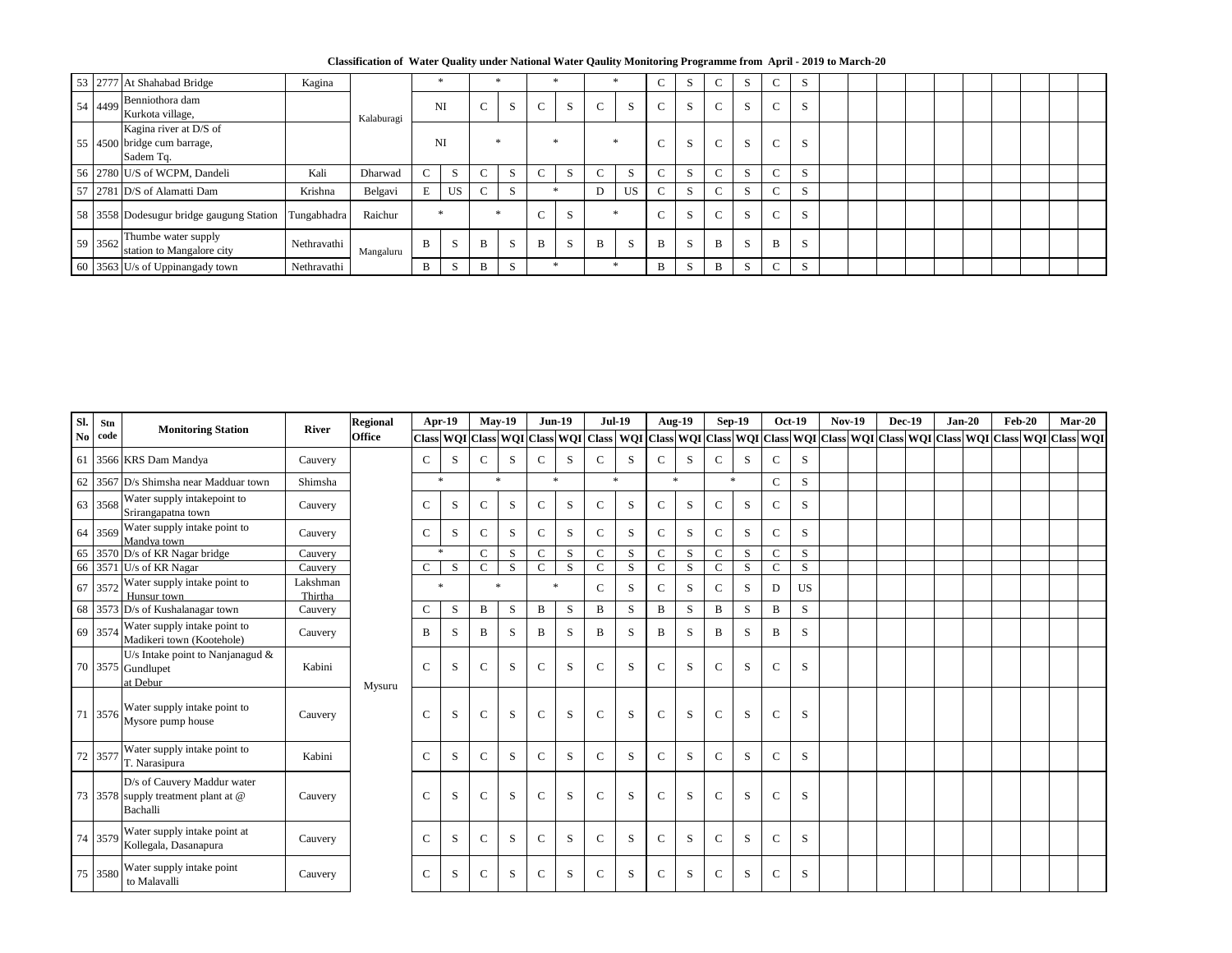**Classification of Water Quality under National Water Qaulity Monitoring Programme from April - 2019 to March-20**

|                | 76 3581 Water supply intake point at<br>Torekadanahalli | Cauvery     |        | N |  | $\sim$ | $\sim$ |        |  | د.   |  |  |  |  |  |  |
|----------------|---------------------------------------------------------|-------------|--------|---|--|--------|--------|--------|--|------|--|--|--|--|--|--|
| $\overline{a}$ | <sup>7</sup> 4087 NR Bridge, Ankola                     | Gangavali   |        |   |  |        | $\sim$ | D<br>◡ |  | N    |  |  |  |  |  |  |
|                | 78 4088 Aghanashini River                               | Aghanashini |        |   |  |        | ⌒      | D      |  | - 11 |  |  |  |  |  |  |
|                | 79 4089 Hadinabal Bridge                                | Gundabai    | Karwar | ◡ |  |        |        |        |  | N    |  |  |  |  |  |  |
|                | 80 4090 NR Bridge, at Honnavara                         | Sharavathi  |        |   |  |        |        | ◡      |  |      |  |  |  |  |  |  |

| SI. | <b>Stn</b> |                                                                                             |                           | <b>Regional</b> |               | $Apr-19$  |               | $May-19$                  |               | $Jun-19$   |               | <b>Jul-19</b>                                                                                           | <b>Aug-19</b> |           |                | <b>Sep-19</b> |              | <b>Oct-19</b> | <b>Nov-19</b> | <b>Dec-19</b> | $Jan-20$ | <b>Feb-20</b> |               | $Mar-20$ |
|-----|------------|---------------------------------------------------------------------------------------------|---------------------------|-----------------|---------------|-----------|---------------|---------------------------|---------------|------------|---------------|---------------------------------------------------------------------------------------------------------|---------------|-----------|----------------|---------------|--------------|---------------|---------------|---------------|----------|---------------|---------------|----------|
|     | No code    | <b>Monitoring Station</b>                                                                   | <b>River</b>              | <b>Office</b>   |               |           |               | Class WQI Class WQI Class |               | <b>WQI</b> |               | Class   WQI   Class   WQI   Class   WQI   Class   WQI   Class   WQI   Class   WQI   Class   WQI   Class |               |           |                |               |              |               |               |               |          |               | WQI Class WQI |          |
| 81  | 4091       | NR Kadivinakatte Dam                                                                        | Venkatpur                 |                 | $\mathsf{C}$  | S         | $\mathbf C$   | S                         | $\mathbf C$   | S          | $\mathsf{C}$  | S                                                                                                       | $\mathbf C$   | S         | $\mathbf C$    | S             | $\mathbf C$  | S             |               |               |          |               |               |          |
|     | 82 4496    | Aghanashini River<br>Marigadde(Sirsi)                                                       |                           | Karwar          |               | <b>NI</b> |               | <b>NI</b>                 | $\mathbf C$   | S          | $\mathcal{C}$ | S                                                                                                       | $\mathbf C$   | S         | $\mathsf{C}$   | S             | $\mathbf C$  | S             |               |               |          |               |               |          |
|     |            | 83 4497 Kengre hole (Sirsi)                                                                 | Aghanashini               |                 |               | <b>NI</b> |               | <b>NI</b>                 | $\mathbf C$   | S          | $\mathbf C$   | S                                                                                                       | $\mathcal{C}$ | S         | $\mathbf C$    | S             | $\mathbf C$  | S             |               |               |          |               |               |          |
|     |            | 84 4498 Sanavalli Dam, Mungod                                                               |                           |                 |               | <b>NI</b> |               | <b>NI</b>                 | $\mathbf C$   | S          | $\mathbf C$   | S                                                                                                       | $\mathcal{C}$ | S         | $\overline{C}$ | S             | $\mathbf C$  | S             |               |               |          |               |               |          |
|     | 85 4098    | Rakkasakoppa Reservoir<br>Rakkasakoppa Vill Belagavi                                        | Rakkasakopp<br>Reservor   | Belgavi         | $\mathsf{C}$  | S         | $\mathcal{C}$ | S                         | $\mathbf C$   | S          | $\mathsf{C}$  | S                                                                                                       | $\mathbf C$   | S         | $\mathbf C$    | S             | $\mathsf{C}$ | S             |               |               |          |               |               |          |
|     |            | 86 4099 D/S Barachuki Falls Sathegala                                                       | Cauvery                   |                 | $\mathsf{C}$  | S         | $\mathcal{C}$ | S                         | $\mathbf C$   | ${\bf S}$  | $\mathbf C$   | S                                                                                                       | $\mathcal{C}$ | S         | $\mathsf{C}$   | S             | $\mathsf{C}$ | S             |               |               |          |               |               |          |
|     |            | 87 4100 Attigullipura Chamarajanagar                                                        | Suvaranvathi<br>Reservoir | Mysuru          | $\mathcal{C}$ | S         | $\mathsf{C}$  | S                         | $\mathbf C$   | S          | $\mathsf{C}$  | S                                                                                                       | $\mathcal{C}$ | S         | $\mathsf{C}$   | S             | $\mathbf C$  | S             |               |               |          |               |               |          |
|     | 88 4101    | Gundal Kollegala Tq &<br>Chamarajanagar Dist                                                | Gundal<br>Reservoir       |                 | $\mathsf{C}$  | S         | $\mathbf{C}$  | S                         | $\mathbf C$   | S          | $\mathcal{C}$ | S                                                                                                       | $\mathcal{C}$ | S         | $\mathsf{C}$   | S             | $\mathbf C$  | S             |               |               |          |               |               |          |
|     | 89 4102    | D/S of cauvery at<br>Bhagamandala Bridge                                                    | Cauvery                   |                 | B             | S         |               |                           | $\mathbf C$   | ${\bf S}$  | $\mathbf{B}$  | S                                                                                                       | $\mathbf B$   | S         | $\bf{B}$       | S             | B            | S             |               |               |          |               |               |          |
|     |            | D/S of Cauvery at Kanive<br>90 4103 Ramaligeswara Tempale Bridge<br>Kushalnagar             | Cauvery                   | Mysuru          | B             | S         | $\mathbf{B}$  | S                         | $\mathbf{B}$  | S          | B             | S                                                                                                       | $\bf{B}$      | S         | $\bf{B}$       | S             | B            | S             |               |               |          |               |               |          |
|     |            | Ghatprabha River, Davalshwar<br>91 4104 Braaga Jackwell for Drinking<br><b>Water Supply</b> | Ghatprabha                | Belagavi        |               | $\ast$    | $\mathbf C$   | S                         | $\mathsf{C}$  | S          | $\mathcal{C}$ | S                                                                                                       | $\mathbf C$   | S         | $\mathsf{C}$   | S             | $\mathbf C$  | S             |               |               |          |               |               |          |
|     | 92 4105    | Bhadra River D/S MPM,<br>Bhadrawati                                                         | Bhadra                    |                 | D             | <b>US</b> | $\mathbf C$   | S                         | $\mathcal{C}$ | S          |               | <b>NM</b>                                                                                               | <b>NM</b>     |           | $\mathbf C$    | S             | $\mathbf C$  | S             |               |               |          |               |               |          |
|     | 93 4106    | Tunga River U/S<br>Shivamogga                                                               | Tunga                     | Davangere       | $\mathbf C$   | S         | $\mathsf{C}$  | S                         | $\mathbf C$   | S          |               | <b>NM</b>                                                                                               | <b>NM</b>     |           | $\mathsf{C}$   | S             | $\mathbf C$  | S             |               |               |          |               |               |          |
|     |            | 94 4494 Tungabhadra river at Mylara                                                         | Tunga                     |                 |               | NI        |               | <b>NI</b>                 | $\mathbf C$   | ${\bf S}$  |               | <b>NM</b>                                                                                               | <b>NM</b>     |           | $\mathsf{C}$   | S             | $\mathbf C$  | S             |               |               |          |               |               |          |
|     |            | 95 4495 Tungabhadra river at Aravi                                                          | Tunga                     |                 |               | NI        |               | <b>NI</b>                 | $\mathbf C$   | ${\bf S}$  |               | NM                                                                                                      | <b>NM</b>     |           | $\mathsf{C}$   | S             | $\mathbf C$  | S.            |               |               |          |               |               |          |
|     | 96 410     | Dakshina Pinakini River<br>Near Mugalur Bridge,                                             | Dakshina<br>Pinakini      | Sarjapura       | D             | <b>US</b> | D             | <b>US</b>                 | D             | <b>US</b>  | D             | <b>US</b>                                                                                               | E             | US        | D              | <b>US</b>     | D            | <b>US</b>     |               |               |          |               |               |          |
|     |            | 97 4108 Akravathir River Before                                                             | Arkavathi                 |                 | D             | <b>US</b> | D             | <b>US</b>                 | D             | <b>US</b>  | $\mathbf D$   | <b>US</b>                                                                                               | D             | <b>US</b> | D              | <b>US</b>     | D            | <b>US</b>     |               |               |          |               |               |          |
|     | 98 4109    | Cauvery River Before Confluence<br>At Sangam                                                | Cauvery                   | Ramanagar       | $\mathbf D$   | <b>US</b> | $\mathsf{C}$  | S                         | $\mathsf{C}$  | S.         | $\mathbf D$   | <b>US</b>                                                                                               | D             | <b>US</b> | D              | <b>US</b>     | D            | <b>US</b>     |               |               |          |               |               |          |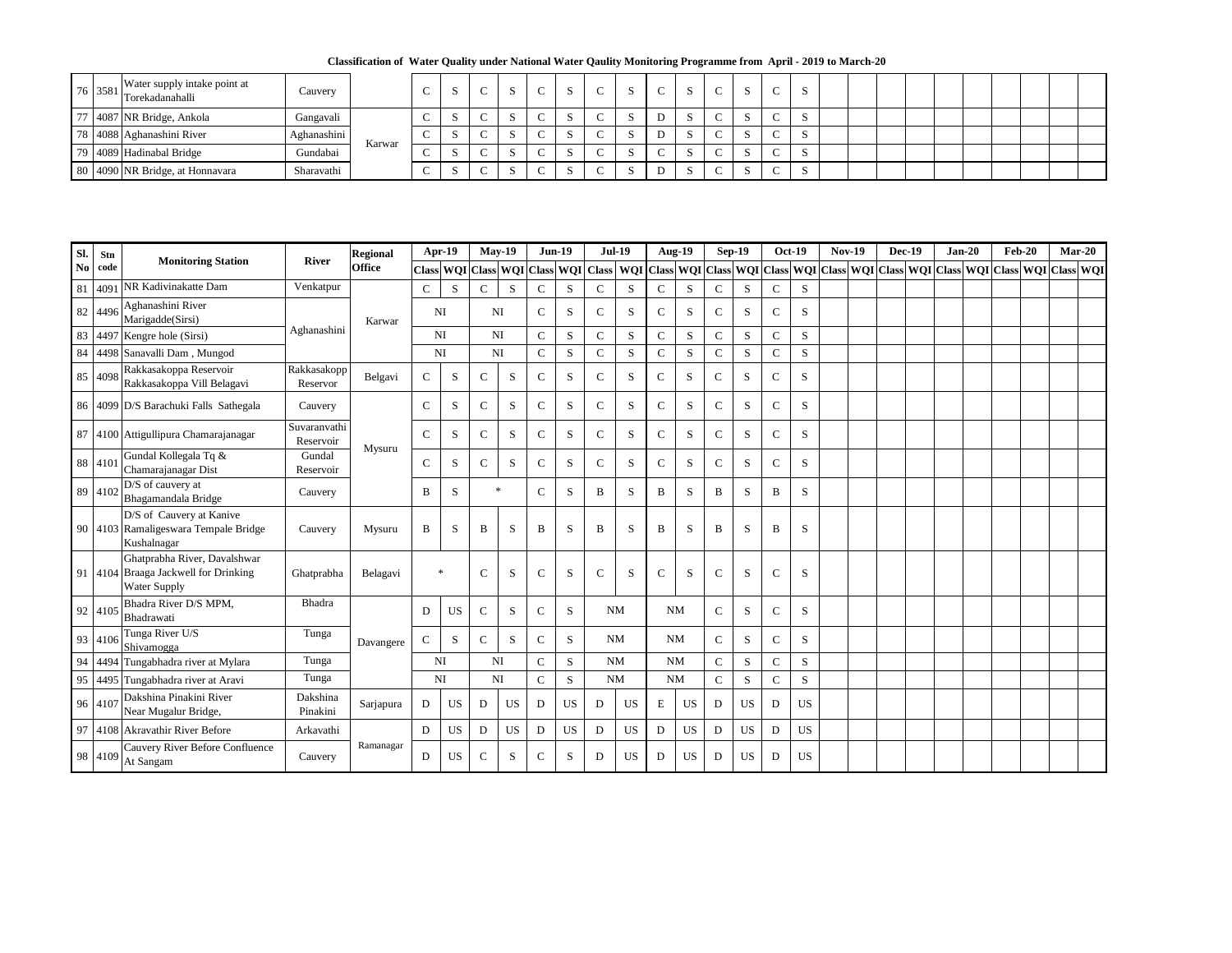**Classification of Water Quality under National Water Qaulity Monitoring Programme from April - 2019 to March-20**

| Sl.                    | <b>Stn</b> | <b>Monitoring Station</b>       | <b>Regional Office</b> | <b>Apr-19</b> |                          |           | $May-19$                      |           | <b>Jun-19</b> |              | <b>Jul-19</b>  | <b>Aug-19</b>                                                                                 |           | <b>Sep-19</b>          |   | <b>Oct-19</b> | <b>Nov-19</b> |  | <b>Dec-19</b> | $Jan-20$ | <b>Feb-20</b> | $Mar-20$ |  |
|------------------------|------------|---------------------------------|------------------------|---------------|--------------------------|-----------|-------------------------------|-----------|---------------|--------------|----------------|-----------------------------------------------------------------------------------------------|-----------|------------------------|---|---------------|---------------|--|---------------|----------|---------------|----------|--|
| $\mathbf{N}\mathbf{0}$ | code       |                                 |                        |               |                          |           | Class WQI Class WQI Class WQI |           |               | <b>Class</b> |                | WQI Class WQI Class WQI Class WQI Class WQI Class WQI Class WQI Class WQI Class WQI Class WQI |           |                        |   |               |               |  |               |          |               |          |  |
|                        |            | 3589 Madiwala Lake              |                        | D             | <b>US</b>                | D         | <b>US</b>                     | D         | <b>US</b>     | ${\bf E}$    | <b>US</b>      | $\ast$                                                                                        | D         | <b>US</b>              |   |               |               |  |               |          |               |          |  |
| $\overline{2}$         |            | 3602 Bellandur lake             |                        | D             | <b>US</b>                | ${\bf E}$ | <b>US</b>                     | ${\bf E}$ | <b>US</b>     | ${\bf E}$    | <b>US</b>      | $\ast$                                                                                        | ${\bf E}$ | <b>US</b>              |   | $\ast$        |               |  |               |          |               |          |  |
| $\overline{3}$         |            | 3609 Ibblur Lake                |                        | $\ast$        |                          |           | $\star$                       |           | $\ast$        |              | $\mathbf{x}$   | $\ast$                                                                                        |           | $\ast$                 |   | $*$           |               |  |               |          |               |          |  |
| $\overline{4}$         |            | 3611 Kaikondanahalli Lake       |                        | D             | <b>US</b>                | ${\bf E}$ | <b>US</b>                     | ${\bf E}$ | <b>US</b>     | ${\bf E}$    | <b>US</b>      | $\ast$                                                                                        | E         | <b>US</b>              |   | $\ast$        |               |  |               |          |               |          |  |
| 5                      |            | 3612 Agaram lake                |                        | $\mathbf D$   | <b>US</b>                | ${\bf E}$ | <b>US</b>                     | D         | <b>US</b>     | ${\bf E}$    | <b>US</b>      | $\ast$                                                                                        | D         | <b>US</b>              |   | $\ast$        |               |  |               |          |               |          |  |
| 6                      |            | 3613 Gottegre lake              |                        | $\ast$        |                          |           | $\ast$                        |           | $\ast$        |              | $\pmb{\times}$ | $\ast$                                                                                        |           | $\ast$                 |   | $\ast$        |               |  |               |          |               |          |  |
| $\overline{7}$         |            | 3614 Puttenahalli lake (s)      |                        | ${\bf E}$     | <b>US</b>                | D         | <b>US</b>                     | D         | <b>US</b>     | ${\bf D}$    | <b>US</b>      | $\ast$                                                                                        | D         | <b>US</b>              |   | $\ast$        |               |  |               |          |               |          |  |
| 8                      |            | 3615 Arakere lake               |                        | ${\bf E}$     | <b>US</b>                | D         | <b>US</b>                     | D         | <b>US</b>     | ${\bf E}$    | <b>US</b>      | $\ast$                                                                                        | D         | <b>US</b>              |   | $\ast$        |               |  |               |          |               |          |  |
| 9                      |            | 3616 Kalena agrahara lake       |                        | $\ast$        |                          |           | $\ast$                        |           | $\ast$        |              | $\star$        | $\ast$                                                                                        | D         | <b>US</b>              |   | $\ast$        |               |  |               |          |               |          |  |
|                        |            | 10 3617 Hulimavu lake           |                        | $\mathbf E$   | <b>US</b>                | D         | <b>US</b>                     | D         | <b>US</b>     | $\mathbf{D}$ | <b>US</b>      | $\ast$                                                                                        | D         | <b>US</b>              |   | $\ast$        |               |  |               |          |               |          |  |
|                        |            | 11 3618 Singasandra lake        | Bommanahalli           | $\mathbf D$   | <b>US</b>                | E         | <b>US</b>                     | D         | <b>US</b>     | ${\bf E}$    | <b>US</b>      | $\ast$                                                                                        | D         | <b>US</b>              |   | $\ast$        |               |  |               |          |               |          |  |
|                        |            | 12 3619 Begur tank              |                        | $\ast$        |                          |           | $\ast$                        |           | $\ast$        |              | $\ast$         | $\ast$                                                                                        |           | $\ast$                 |   | $\ast$        |               |  |               |          |               |          |  |
|                        |            | 13 3620 Parappana agrahara lake |                        | D             | <b>US</b>                | D         |                               | E         | <b>US</b>     | E            | <b>US</b>      | $\ast$                                                                                        | D         | <b>US</b>              |   | $\ast$        |               |  |               |          |               |          |  |
|                        |            | 14 3621 Harlur Lake             |                        | D             | <b>US</b>                | ${\bf E}$ |                               | E         | <b>US</b>     | $\mathbf D$  | <b>US</b>      | $\ast$                                                                                        | D         | <b>US</b>              |   | $\ast$        |               |  |               |          |               |          |  |
|                        |            | 15 3622 Somasundra palya lake   |                        | $\ast$        |                          |           | $*$                           |           | $*$           |              | $\ast$         | $\ast$                                                                                        |           | $\ast$                 |   | $\ast$        |               |  |               |          |               |          |  |
|                        |            | 16 4542 Basavanapura Lake       |                        | <b>NI</b>     |                          |           | <b>NI</b>                     |           | NI            |              | NI             | <b>NI</b>                                                                                     |           | <b>NI</b>              |   | <b>NI</b>     |               |  |               |          |               |          |  |
|                        |            | 17 4543 Kodi singasandra Lake   |                        | <b>NI</b>     |                          |           | <b>NI</b>                     | <b>NI</b> |               |              | NI             | <b>NI</b>                                                                                     |           | NI                     |   | <b>NI</b>     |               |  |               |          |               |          |  |
|                        |            | 18 4544 Kothunuru Lake          |                        |               | <b>NI</b>                |           | <b>NI</b>                     | <b>NI</b> |               |              | NI             | <b>NI</b>                                                                                     |           | NI                     |   | <b>NI</b>     |               |  |               |          |               |          |  |
|                        |            | 19 4545 Jungu Kere Lake         |                        |               | <b>NI</b>                |           | NI                            |           | NI            |              | NI             | <b>NI</b>                                                                                     |           | NI                     |   | NI            |               |  |               |          |               |          |  |
| 20                     |            | 4546 Jakksandra Lake            |                        |               | <b>NI</b>                |           | NI                            | <b>NI</b> |               |              | NI             | <b>NI</b>                                                                                     |           | NI                     |   | <b>NI</b>     |               |  |               |          |               |          |  |
| 21                     |            | 4547 Swarana kunte Lake         |                        |               | <b>NI</b>                |           | NI                            | <b>NI</b> |               |              | NI             | <b>NI</b>                                                                                     |           | $\mathbf{N}\mathbf{I}$ |   | <b>NI</b>     |               |  |               |          |               |          |  |
| $22\,$                 |            | 3603 Vengaihnakere Tank         |                        | D             | <b>US</b><br>D           |           | <b>US</b>                     | D         | <b>US</b>     | D            | <b>US</b>      | $\mathbf D$<br><b>US</b>                                                                      | D         | <b>US</b>              | D | <b>US</b>     |               |  |               |          |               |          |  |
|                        |            | 23 3604 Doddanakundi tank       |                        | D             | <b>US</b>                |           | $\ast$                        |           | $\ast$        |              | $\ast$         | $\ast$                                                                                        |           | $\ast$                 |   | $\ast$        |               |  |               |          |               |          |  |
| 24                     |            | 3605 Yellamallappa tank         | Mahadevapura           | D             | <b>US</b><br>$\mathbf D$ |           | <b>US</b>                     | D         | <b>US</b>     | $\mathbf{D}$ | <b>US</b>      | <b>US</b><br>$\mathbf D$                                                                      | D         | <b>US</b>              | D | <b>US</b>     |               |  |               |          |               |          |  |
|                        |            | 25 3607 Kalkere tank            |                        | $\ast$        |                          |           | $\ast$                        | D         | <b>US</b>     | $\mathbf D$  | <b>US</b>      | E<br><b>US</b>                                                                                | D         | <b>US</b>              | D | <b>US</b>     |               |  |               |          |               |          |  |

| SI. | Stn            |                                 | <b>Regional Office</b> |           | $Apr-19$  |     | $May-19$ | $Jun-19$  |   | $Jul-19$                                                                                                                          |    | Aug- $19$ | $Sep-19$  |   | <b>Oct-19</b> | <b>Nov-19</b> |  | <b>Dec-19</b> | <b>Jan-20</b> | Feb-20 | $Mar-20$ |
|-----|----------------|---------------------------------|------------------------|-----------|-----------|-----|----------|-----------|---|-----------------------------------------------------------------------------------------------------------------------------------|----|-----------|-----------|---|---------------|---------------|--|---------------|---------------|--------|----------|
|     | $\bf{No}$ code | <b>Monitoring Station</b>       |                        |           |           |     |          |           |   | Class WQI Class WQI Class WQI Class WQI Class WQI Class WQI Class WQI Class WQI Class WQI Class WQI Class WQI Class WQI Class WQI |    |           |           |   |               |               |  |               |               |        |          |
|     |                | $\frac{126}{3608}$ Varthur lake |                        | D         |           |     | US       | <b>US</b> |   | <b>US</b>                                                                                                                         |    | <b>US</b> | <b>US</b> |   | <b>US</b>     |               |  |               |               |        |          |
|     |                | 27 3610 Tubrahalli Lake         |                        | D         | US        |     |          | <b>US</b> | E | <b>US</b>                                                                                                                         | E  | <b>US</b> | <b>US</b> | E | <b>US</b>     |               |  |               |               |        |          |
|     |                | 28 3643 Beenniganahalli tank    |                        |           |           | US- |          |           |   |                                                                                                                                   |    |           |           |   | US            |               |  |               |               |        |          |
|     |                | 29   4514   Sadramangala lake   |                        |           | <b>NI</b> |     | NI       | NI        |   | <b>NI</b>                                                                                                                         | NI |           | NI        |   | NI            |               |  |               |               |        |          |
|     |                | 30 4515 Battarahalli Lake       |                        |           | <b>NI</b> |     | NI       | NI        |   | <b>NI</b>                                                                                                                         | NI |           | NI        |   | NI            |               |  |               |               |        |          |
|     |                | 31 4516 Kundalahalli Lake       |                        | <b>NI</b> |           | NI  |          | NI        |   | <b>NI</b>                                                                                                                         | NI |           | NI        |   | NI            |               |  |               |               |        |          |
|     |                | 32 4517 Kowdhenahalli Lake      |                        |           | NI        |     | NI       | NI        |   | <b>NI</b>                                                                                                                         | NI |           | NI        |   | NI            |               |  |               |               |        |          |

**Lake/ Tanks Water Samples Classification for the month of April - 2019 to March - 2020 of Bengaluru Urban & Rural District**

*Monitoring of Indian National Aquatic Resource System (MINARS)*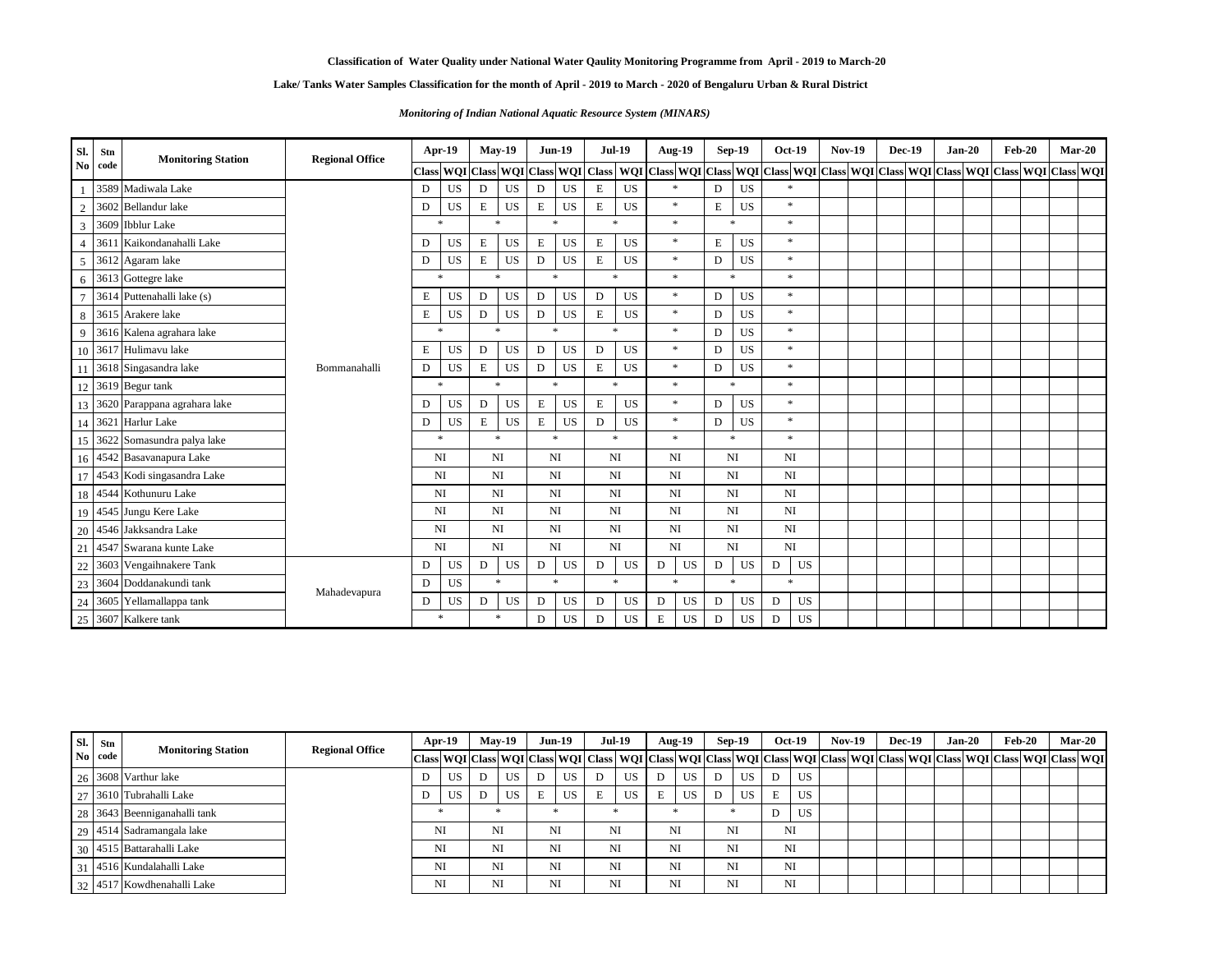**Classification of Water Quality under National Water Qaulity Monitoring Programme from April - 2019 to March-20**

|    | 33 4518 Garudacharpalya Lake    |                       |           | NI        |                 | <b>NI</b> |                 | NI        |              | NI        | NI          |           |   | NI        |             | NI        |  |  |  |  |  |
|----|---------------------------------|-----------------------|-----------|-----------|-----------------|-----------|-----------------|-----------|--------------|-----------|-------------|-----------|---|-----------|-------------|-----------|--|--|--|--|--|
|    | 34 4519 Rampura Lake            |                       | <b>NI</b> |           |                 | NI        |                 | <b>NI</b> |              | NI        | NI          |           |   | NI        | <b>NI</b>   |           |  |  |  |  |  |
|    | 35 4520 Chinnapanhalli Lake     | Mahadevapura          |           | NI        |                 | <b>NI</b> |                 | NI        |              | NI        | NI          |           |   | NI        |             | NI        |  |  |  |  |  |
|    | 36 4521 Devarabeesanahalli Lake |                       | <b>NI</b> |           |                 | <b>NI</b> |                 | <b>NI</b> |              | NI        | <b>NI</b>   |           |   | <b>NI</b> | <b>NI</b>   |           |  |  |  |  |  |
|    | 37 4522 Vibhuthipura Lake       |                       | <b>NI</b> |           |                 | <b>NI</b> |                 | <b>NI</b> |              | NI        | <b>NI</b>   |           |   | NI        | <b>NI</b>   |           |  |  |  |  |  |
|    | 38 4523 Nallurahalli Lake       |                       | <b>NI</b> |           |                 | <b>NI</b> |                 | <b>NI</b> |              | NI        | <b>NI</b>   |           |   | NI        | <b>NI</b>   |           |  |  |  |  |  |
|    | 39 4524 Pattandur agarahara     |                       | <b>NI</b> |           |                 | <b>NI</b> |                 | <b>NI</b> |              | NI        | <b>NI</b>   |           |   | NI        | <b>NI</b>   |           |  |  |  |  |  |
|    | 40 4525 Seetharam palya Lake    |                       | <b>NI</b> |           |                 | NI        | <b>NI</b>       |           |              | NI        | NI          |           |   | NI        | <b>NI</b>   |           |  |  |  |  |  |
|    | 41 4526 Dyavasandra Tank        |                       | <b>NI</b> |           |                 | <b>NI</b> |                 | <b>NI</b> |              | NI        | <b>NI</b>   |           |   | NI        | <b>NI</b>   |           |  |  |  |  |  |
|    | 42 4527 Whitefield kere Lake    |                       | <b>NI</b> |           |                 | NI        |                 | <b>NI</b> |              | NI        | <b>NI</b>   |           |   | NI        | <b>NI</b>   |           |  |  |  |  |  |
|    | 43 4528 Doddakannehalli Lake    |                       | <b>NI</b> |           | <b>NI</b><br>NI |           |                 | <b>NI</b> |              | NI        | <b>NI</b>   |           |   | NI        | <b>NI</b>   |           |  |  |  |  |  |
|    | 44 4529 Kasavanahalli Lake      |                       | <b>NI</b> |           |                 |           |                 | <b>NI</b> |              | NI        | <b>NI</b>   |           |   | NI        | <b>NI</b>   |           |  |  |  |  |  |
|    | 45 3631 Nagarakere tank         |                       |           | $\ast$    |                 | $\ast$    |                 | $\ast$    |              | $\ast$    | $\ast$      |           |   | $\ast$    |             | $\ast$    |  |  |  |  |  |
|    | 46 4530 Kammasandra Tank        | Sarjapura             | <b>NI</b> |           |                 | NI        | $E_{\parallel}$ | <b>US</b> | E            | <b>US</b> | ${\bf E}$   | <b>US</b> | D | <b>US</b> | D           | <b>US</b> |  |  |  |  |  |
|    | 47 4531 Rayasandra Tank         |                       | <b>NI</b> |           |                 | NI        | E               | <b>US</b> | $\mathbf{D}$ | <b>US</b> | $\mathbf D$ | <b>US</b> | D | <b>US</b> | D           | <b>US</b> |  |  |  |  |  |
|    | 48 4532 ChandapuraTank          |                       | <b>NI</b> |           | NI              |           | <b>NI</b>       |           | E            | <b>US</b> | D           | <b>US</b> | D | <b>US</b> | D           | <b>US</b> |  |  |  |  |  |
|    | 49 3590 Lalbagh tank            |                       | D         | <b>US</b> | D               | <b>US</b> | E               | <b>US</b> | $\mathbf D$  | <b>US</b> | D           | <b>US</b> | D | <b>US</b> | D           | <b>US</b> |  |  |  |  |  |
|    | 50 3591 Kempambudhi lake        |                       | D         | <b>US</b> | D               | <b>US</b> | D               | US        | $\mathbf D$  | <b>US</b> | D           | <b>US</b> | D | <b>US</b> | D           | <b>US</b> |  |  |  |  |  |
|    | 51 3592 Yediyur lake            | <b>BNG-City South</b> | D         | <b>US</b> | D               | <b>US</b> | E               | <b>US</b> | $\mathbf D$  | <b>US</b> | D           | <b>US</b> | D | <b>US</b> | D           | <b>US</b> |  |  |  |  |  |
| 52 | 3638 Annaiappa Tank             |                       | D         | <b>US</b> | D               |           | D               | US        | D            | <b>US</b> | D           | <b>US</b> | D | <b>US</b> | D           | <b>US</b> |  |  |  |  |  |
|    | 53 4504 Sarakki Lake            |                       |           | <b>NI</b> | D               | <b>US</b> | D               | US        | D            | <b>US</b> | D           | <b>US</b> | D | <b>US</b> | $\mathbf C$ | S         |  |  |  |  |  |

| Sl. | Stn       | <b>Monitoring Station</b>                                    | <b>Regional Office</b> |              | $Apr-19$  |   | <b>May-19</b> |                 | $Jun-19$  |             | <b>Jul-19</b>                                                                                                                                                                       |           | <b>Aug-19</b> |             | $Sep-19$  |           | <b>Oct-19</b> | <b>Nov-19</b> | <b>Dec-19</b> | $Jan-20$ | $\mathbf{Feb-20}$ | <b>Mar-20</b> |
|-----|-----------|--------------------------------------------------------------|------------------------|--------------|-----------|---|---------------|-----------------|-----------|-------------|-------------------------------------------------------------------------------------------------------------------------------------------------------------------------------------|-----------|---------------|-------------|-----------|-----------|---------------|---------------|---------------|----------|-------------------|---------------|
|     | No code   |                                                              |                        |              |           |   |               |                 |           |             | Class   WQI   Class   WQI   Class   WQI   Class   WQI   Class   WQI   Class   WQI   Class   WQI   Class   WQI   Class   WQI   Class   WQI   Class   WQI   Class   WQI   Class   WQI |           |               |             |           |           |               |               |               |          |                   |               |
|     | 54   1388 | <b>Ulsoor LakeTraining Centre of Fish</b><br><b>Breeding</b> |                        | D            | <b>US</b> | D | <b>US</b>     | D               | <b>US</b> | D           | <b>US</b>                                                                                                                                                                           | D         | <b>US</b>     | E           | <b>US</b> | ${\bf E}$ | <b>US</b>     |               |               |          |                   |               |
|     |           | 55 3593 Ulsoor Lake near Temple                              | <b>BNG-City East</b>   | D            | <b>US</b> |   | <b>US</b>     | E               | <b>US</b> | D           | <b>US</b>                                                                                                                                                                           | D         | <b>US</b>     | D           | <b>US</b> | E         | <b>US</b>     |               |               |          |                   |               |
|     |           | 56 3595 Byrasandra tank                                      |                        | D            | <b>US</b> | D | <b>US</b>     | D               | US        | D           | <b>US</b>                                                                                                                                                                           | D         | <b>US</b>     | ${\bf E}$   | <b>US</b> | D         | <b>US</b>     |               |               |          |                   |               |
|     |           | 57 3594 Sankey Tank                                          | <b>BNG-City - West</b> | $\mathbf{D}$ | <b>US</b> | D | <b>US</b>     | $E_{\parallel}$ | <b>US</b> | D           | <b>US</b>                                                                                                                                                                           | D         | <b>US</b>     | D           | <b>US</b> | D         | <b>US</b>     |               |               |          |                   |               |
|     |           | 58   2779   Hesaraghatta Reservoir                           |                        | D            | <b>US</b> |   | <b>US</b>     | $\star$         |           | 金           |                                                                                                                                                                                     | $\ast$    |               |             |           |           | *             |               |               |          |                   |               |
|     |           | 59 3597 Hesaraghatta Tank                                    |                        | D            | US        |   | <b>US</b>     | $\ast$          |           |             | $\star$                                                                                                                                                                             | $\ast$    |               |             | $\ast$    |           | $\ast$        |               |               |          |                   |               |
|     |           | 60 3598 Herohalli Tank                                       |                        | D            | US        |   | <b>US</b>     | E               | <b>US</b> | E           | <b>US</b>                                                                                                                                                                           | D         | <b>US</b>     | D           | <b>US</b> | E         | <b>US</b>     |               |               |          |                   |               |
|     |           | 61 3599 Madavara Tank                                        |                        | D            | US        |   | <b>US</b>     | E               | <b>US</b> | E           | <b>US</b>                                                                                                                                                                           | D         | <b>US</b>     | D           | <b>US</b> | D         | <b>US</b>     |               |               |          |                   |               |
|     |           | 62 3606 Dasarahalli Tank                                     |                        | E            | <b>US</b> | E | <b>US</b>     | E               | <b>US</b> | D           | <b>US</b>                                                                                                                                                                           | D         | <b>US</b>     | D           | <b>US</b> | ${\bf E}$ | <b>US</b>     |               |               |          |                   |               |
|     |           | 63 4094 Gangondana Halli Lake                                |                        | E            | <b>US</b> | E | <b>US</b>     | E               | <b>US</b> | E           | <b>US</b>                                                                                                                                                                           | ${\bf E}$ | <b>US</b>     | D           | <b>US</b> | D         | <b>US</b>     |               |               |          |                   |               |
|     |           | 64 4095 Chikkabanyara Lake                                   | Dasarahalli            | E            | <b>US</b> | Ε | <b>US</b>     | E               | <b>US</b> | ${\bf E}$   | <b>US</b>                                                                                                                                                                           | E         | <b>US</b>     | $\mathbf D$ | US        | E         | <b>US</b>     |               |               |          |                   |               |
|     |           | 65 4096 Andhrahalli Lake                                     |                        | E            | US        | Ε | <b>US</b>     | E               | <b>US</b> | $\mathbf E$ | <b>US</b>                                                                                                                                                                           | D         | <b>US</b>     | $\mathbf D$ | US        | E         | <b>US</b>     |               |               |          |                   |               |
|     |           | 66 4097 Kachohalli Lake                                      |                        | E            | US        |   | <b>US</b>     | E               | <b>US</b> | E           | <b>US</b>                                                                                                                                                                           | E         | <b>US</b>     | D           | US        | E         | <b>US</b>     |               |               |          |                   |               |
|     |           | 67 4512 Viswaneedam Lake                                     |                        |              | NI        | E | <b>US</b>     | E               | <b>US</b> | E           | <b>US</b>                                                                                                                                                                           | E         | <b>US</b>     | E           | <b>US</b> | E         | US <b>US</b>  |               |               |          |                   |               |
|     |           | 68 4538 Machohalli Lake                                      |                        |              | NI        | E | <b>US</b>     | E               | <b>US</b> | E           | <b>US</b>                                                                                                                                                                           | E         | <b>US</b>     | E           | US        | $E_{\rm}$ | US            |               |               |          |                   |               |
|     |           | 69 4539 Doddabidarakallu Lake                                |                        |              | NI        | Ε | <b>US</b>     | E               | <b>US</b> | E           | <b>US</b>                                                                                                                                                                           | ${\bf E}$ | <b>US</b>     | D           | US        | D         | <b>US</b>     |               |               |          |                   |               |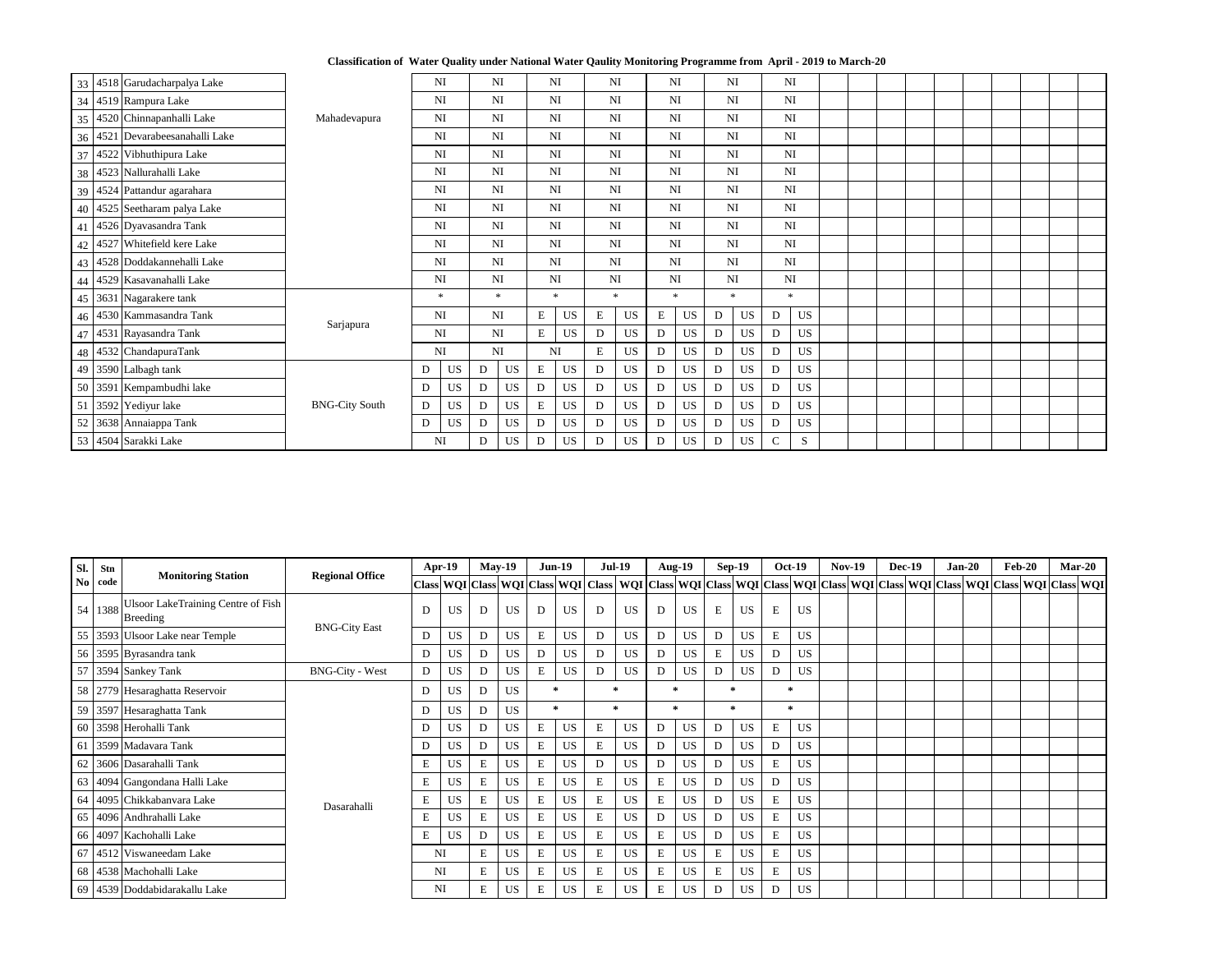**Classification of Water Quality under National Water Qaulity Monitoring Programme from April - 2019 to March-20**

|  | 70 4540 Kammgondanahalli Lake |                     |   | NI        |   | <b>US</b> | E | <b>US</b> | E | <b>US</b> | D  | <b>US</b> | D | <b>US</b> | D              | US <sup>-</sup> |  |  |  |  |
|--|-------------------------------|---------------------|---|-----------|---|-----------|---|-----------|---|-----------|----|-----------|---|-----------|----------------|-----------------|--|--|--|--|
|  | 71 4541 Alur Kere             |                     |   | NI        |   | <b>NI</b> |   | NI        |   | <b>NI</b> | NI |           |   | NI        |                | NI              |  |  |  |  |
|  | 72 2778 T.G. Halli Reservoir  |                     |   | <b>US</b> |   | <b>US</b> |   | <b>US</b> | D | <b>US</b> | D  | <b>US</b> |   | <b>US</b> |                | <b>US</b>       |  |  |  |  |
|  | 73 3596 Nayandanahalli Tank   |                     |   |           |   |           |   |           |   |           |    |           |   | $\ast$    |                |                 |  |  |  |  |
|  | 74 3633 Subramanyapura Tank   |                     |   |           |   |           |   |           |   |           |    |           |   |           |                |                 |  |  |  |  |
|  | 75 3634 Devarakere Tank       |                     |   | <b>US</b> |   | <b>US</b> |   | US \      | D | <b>US</b> | D  | <b>US</b> |   | <b>US</b> | D              | <b>US</b>       |  |  |  |  |
|  | 76 3635 Malathahalli Tank     | Rajarajeswarinagara | D | <b>US</b> |   | <b>US</b> | E | US.       | D | <b>US</b> | D  | <b>US</b> | D | <b>US</b> | $\blacksquare$ | U <sub>S</sub>  |  |  |  |  |
|  | 77 3636 Bandematta Tank       |                     |   | ×         |   |           |   |           |   |           |    |           |   |           |                | ×               |  |  |  |  |
|  | 78 3639 Kengeri Tank          |                     |   |           |   |           |   |           |   |           |    |           |   |           |                |                 |  |  |  |  |
|  | 79 3640 Uttarahalli Doraikere |                     |   | <b>US</b> |   | US        | E | US.       | D | <b>US</b> | D  | <b>US</b> | D | <b>US</b> | D              | <b>US</b>       |  |  |  |  |
|  | 80 3641 Dhorekere             |                     |   | US        | D | US        |   | US        | D | <b>US</b> | D  | <b>US</b> | D | US        | D              | <b>US</b>       |  |  |  |  |

| SI.            | <b>Stn</b> |                             | <b>Regional Office</b> | Apr-19      |                  |             | <b>May-19</b>                                   |             | <b>Jun-19</b>    |              | <b>Jul-19</b> |              | <b>Aug-19</b>    |             | <b>Sep-19</b> |              | <b>Oct-19</b> | <b>Nov-19</b> | <b>Dec-19</b> | $Jan-20$ | $Feb-20$                                                                                                      |  | $Mar-20$ |
|----------------|------------|-----------------------------|------------------------|-------------|------------------|-------------|-------------------------------------------------|-------------|------------------|--------------|---------------|--------------|------------------|-------------|---------------|--------------|---------------|---------------|---------------|----------|---------------------------------------------------------------------------------------------------------------|--|----------|
| N <sub>0</sub> | code       | <b>Monitoring Station</b>   |                        |             |                  |             | Class   WQI   Class   WQI   Class   WQI   Class |             |                  |              |               |              |                  |             |               |              |               |               |               |          | WQI   Class   WQI   Class   WQI   Class   WQI   Class   WQI   Class   WQI   Class   WQI   Class   WQI   Class |  |          |
| 81             |            | 4533 Ullal Lake             |                        | D           | <b>US</b>        | D           | <b>US</b>                                       | D           | <b>US</b>        | D            | <b>US</b>     | D            | <b>US</b>        | D           | <b>US</b>     | D            | <b>US</b>     |               |               |          |                                                                                                               |  |          |
| 82             |            | 4534 Sompura Lake           |                        | D           | <b>US</b>        | D           | <b>US</b>                                       | D           | <b>US</b>        | $\mathbf D$  | <b>US</b>     | $\mathbf D$  | US               | D           | <b>US</b>     | D            | <b>US</b>     |               |               |          |                                                                                                               |  |          |
| 83             |            | 4535 Gubbalal kere          | Rajarajeswarinagara    | ${\bf E}$   | <b>US</b>        | D           | <b>US</b>                                       | D           | <b>US</b>        | ${\bf E}$    | <b>US</b>     | D            | <b>US</b>        | ${\bf D}$   | <b>US</b>     | ${\bf E}$    | <b>US</b>     |               |               |          |                                                                                                               |  |          |
| 84             |            | 4536 Hosakerehalli Lake     |                        | E           | <b>US</b>        | D           | <b>US</b>                                       | D           | <b>US</b>        | D            | <b>US</b>     | D            | <b>US</b>        | D           | <b>US</b>     | D            | <b>US</b>     |               |               |          |                                                                                                               |  |          |
| 85             |            | 4537 Chinnakurchi kere      |                        | ${\bf D}$   | <b>US</b>        | $\mathbf D$ | <b>US</b>                                       | $\mathbf D$ | <b>US</b>        | ${\bf D}$    | <b>US</b>     | $\mathbf D$  | <b>US</b>        | ${\bf D}$   | <b>US</b>     | $\mathbf D$  | <b>US</b>     |               |               |          |                                                                                                               |  |          |
| 86             |            | 3600 Shivapura tank         |                        | ${\bf E}$   | <b>US</b>        | E           | <b>US</b>                                       | ${\bf E}$   | <b>US</b>        | ${\bf E}$    | <b>US</b>     | $\mathbf E$  | <b>US</b>        | $\,$ E      | <b>US</b>     | ${\bf E}$    | <b>US</b>     |               |               |          |                                                                                                               |  |          |
| 87             |            | 3601 Karihobanahalli lake   | Peenya                 | D           | <b>US</b>        | E           | <b>US</b>                                       | E           | <b>US</b>        | E            | <b>US</b>     | E            | <b>US</b>        | D           | <b>US</b>     | $\mathbf D$  | <b>US</b>     |               |               |          |                                                                                                               |  |          |
| 88             |            | 3624 Puttnehalli Lake       |                        |             | $\ast$           |             | $\ast$                                          |             | $\ast$           | ${\bf E}$    | <b>US</b>     | ${\bf E}$    | <b>US</b>        | E           | <b>US</b>     | D            | <b>US</b>     |               |               |          |                                                                                                               |  |          |
| 89             |            | 3625 Hebbal Lake            |                        | D           | <b>US</b>        | D           | <b>US</b>                                       | $\mathbf D$ | <b>US</b>        | $\mathbf D$  | <b>US</b>     | $\mathbf D$  | <b>US</b>        | D           | <b>US</b>     | D            | <b>US</b>     |               |               |          |                                                                                                               |  |          |
| 90             |            | 3626 Nagawara Tank          |                        | ${\bf E}$   | <b>US</b>        | D           | <b>US</b>                                       | D           | <b>US</b>        | ${\bf D}$    | <b>US</b>     | $\mathbf D$  | <b>US</b>        | D           | <b>US</b>     | $\mathbf D$  | <b>US</b>     |               |               |          |                                                                                                               |  |          |
| 91             |            | 3627 Jakkur Lake            |                        | D           | <b>US</b>        | D           | <b>US</b>                                       | E           | <b>US</b>        | $\mathbf{D}$ | <b>US</b>     | ${\bf E}$    | <b>US</b>        | E           | <b>US</b>     | D            | <b>US</b>     |               |               |          |                                                                                                               |  |          |
| 92             |            | 3628 Amruthahalli Lake      |                        | ${\bf E}$   | <b>US</b>        | $\mathbf D$ | <b>US</b>                                       |             | $\ast$           | D            | <b>US</b>     | ${\bf E}$    | <b>US</b>        | $\,$ E      | <b>US</b>     | $\mathbf D$  | <b>US</b>     |               |               |          |                                                                                                               |  |          |
| 93             | 3629       | Allasandra Tank             |                        | E           | <b>US</b>        | D           | <b>US</b>                                       | $\mathbf D$ | <b>US</b>        | D            | <b>US</b>     | D            | <b>US</b>        | $\mathbf E$ | <b>US</b>     | $\mathbf D$  | <b>US</b>     |               |               |          |                                                                                                               |  |          |
| 94             |            | 3630 Yelahanka Tank         | Yelahanka              | D           | <b>US</b>        | E           | <b>US</b>                                       | E           | <b>US</b>        | $\mathbf{D}$ | <b>US</b>     | $\mathbf{D}$ | <b>US</b>        | D           | <b>US</b>     | $\mathbf{D}$ | <b>US</b>     |               |               |          |                                                                                                               |  |          |
| 95             |            | 4506 Abbigere Lake          |                        | <b>NI</b>   |                  |             | <b>NI</b>                                       | NI          |                  |              | <b>NI</b>     |              | <b>NI</b>        |             | <b>NI</b>     |              | <b>NI</b>     |               |               |          |                                                                                                               |  |          |
| 96             |            | 4507 Chelekere Lake         |                        | D           | <b>US</b>        | D           | <b>US</b>                                       |             | $\ast$           | D            | <b>US</b>     | $\mathbf D$  | <b>US</b>        | ${\bf D}$   | <b>US</b>     | $\mathbf D$  | <b>US</b>     |               |               |          |                                                                                                               |  |          |
| 97             |            | 4508 Singapura Lake         |                        | ${\bf E}$   | <b>US</b>        | ${\bf E}$   | <b>US</b>                                       | D           | <b>US</b>        | ${\bf E}$    | <b>US</b>     | $\mathbf{D}$ | <b>US</b>        | ${\bf D}$   | <b>US</b>     | $\mathbf{D}$ | <b>US</b>     |               |               |          |                                                                                                               |  |          |
| 98             |            | 4509 Narasipura Lake        |                        | E           | <b>US</b>        | D           | <b>US</b>                                       |             | $\ast$           | D            | <b>US</b>     | D            | <b>US</b>        | D           | <b>US</b>     | D            | <b>US</b>     |               |               |          |                                                                                                               |  |          |
| 99             |            | 4510 Rachenahalli Lke       |                        | $\mathbf D$ | <b>US</b>        | $\mathbf D$ | <b>US</b>                                       | $E_{\rm}$   | <b>US</b>        | D            | <b>US</b>     | $\mathbf{D}$ | <b>US</b>        | ${\bf E}$   | <b>US</b>     | D            | <b>US</b>     |               |               |          |                                                                                                               |  |          |
|                |            | 100 4511 Kogilu kere        |                        | <b>NI</b>   |                  |             | <b>NI</b>                                       | NI          |                  |              | <b>NI</b>     | <b>NI</b>    |                  |             | NI            |              | <b>NI</b>     |               |               |          |                                                                                                               |  |          |
|                |            | 101 3632 Veerapura Tank     |                        |             | $\ast$           | D           | <b>US</b>                                       | D           | <b>US</b>        | D            | <b>US</b>     | D            | <b>US</b>        | D           | <b>US</b>     | E            | <b>US</b>     |               |               |          |                                                                                                               |  |          |
|                |            | $102$ 4503 Madhure Tank     | Doddaballpura          |             | NI               | E           | <b>US</b>                                       | E           | <b>US</b>        |              | $\ast$        |              | $\ast$           | $\mathbf C$ | S             | E            | <b>US</b>     |               |               |          |                                                                                                               |  |          |
|                |            | 103 4505 Nelamangala Lake   | Nelamangala            | NI          |                  | D           | <b>US</b>                                       | E           | <b>US</b>        | E            | <b>US</b>     |              |                  | D           | <b>US</b>     | D            | <b>US</b>     |               |               |          |                                                                                                               |  |          |
|                |            | 104 4513 Arashinakunte Kere | Dasarahalli            |             | NI               |             | <b>NI</b>                                       |             | NI               | $\mathbf D$  | <b>US</b>     | D            | <b>US</b>        | D           | <b>US</b>     | D            | <b>US</b>     |               |               |          |                                                                                                               |  |          |
| 105            | 3623       | Anekal Doddakere Tank       | Anekal                 |             | $\ast$<br>$\ast$ |             | $\ast$                                          |             | $\ast$<br>$\ast$ |              | ∗<br>$\ast$   |              | $\ast$<br>$\ast$ | D           | <b>US</b>     |              | $\ast$        |               |               |          |                                                                                                               |  |          |
|                |            | 106 3642 Jigani tank        |                        |             |                  |             | ∗                                               |             |                  |              |               |              |                  | D           | <b>US</b>     |              | $\ast$        |               |               |          |                                                                                                               |  |          |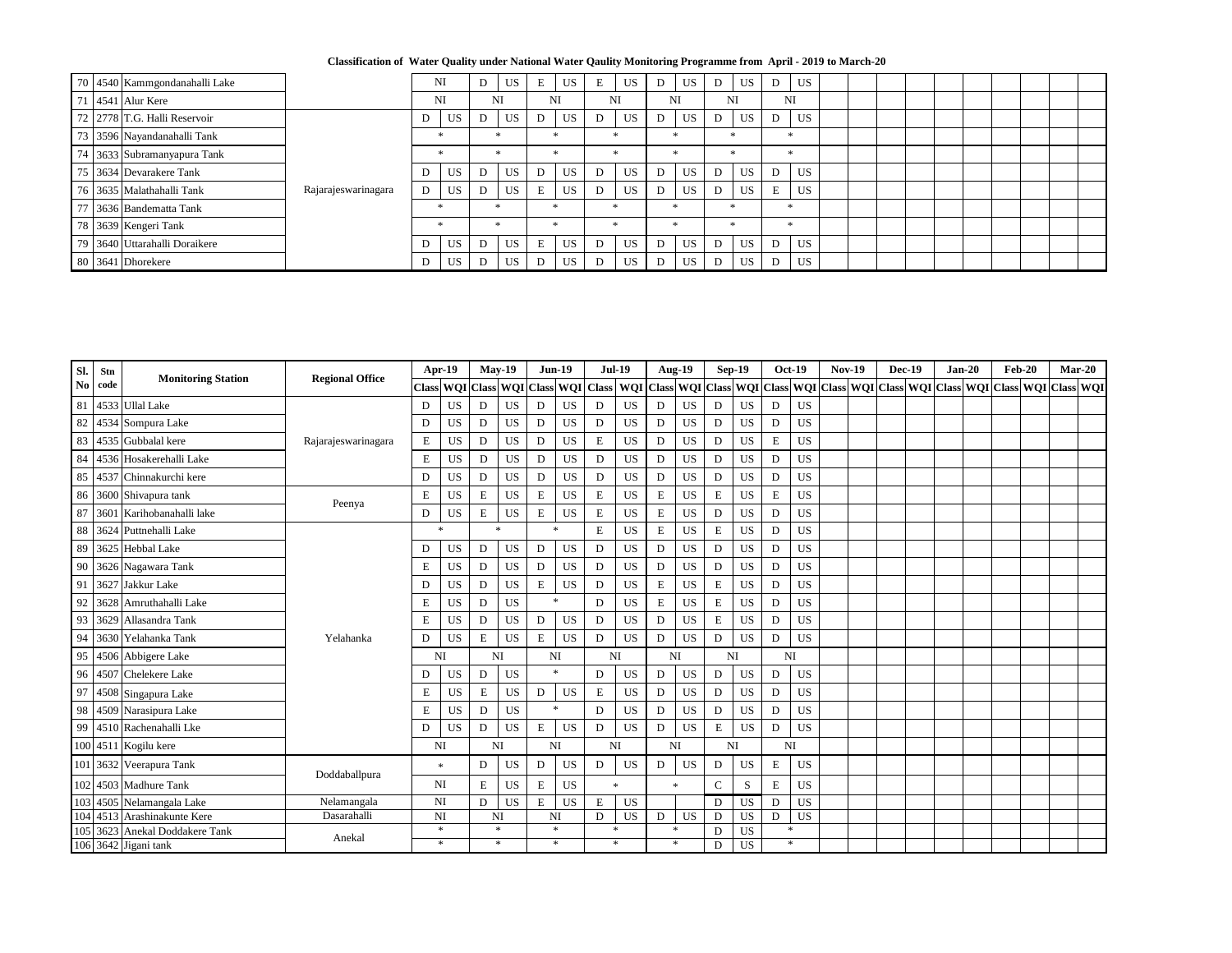## **Chief Scientific Officer - 1**  $Sd\$

| Sl.           | <b>Stn</b> | <b>Monitoring Station</b>            | <b>Regional Office</b> |              | Apr-19    |             | <b>May-19</b> | <b>Jun-19</b> |           |              | <b>Jul-19</b>                                                                                                                     | <b>Aug-19</b> |           |               | <b>Sep-19</b> |              | <b>Oct-19</b> | <b>Nov-19</b> |  | <b>Dec-19</b> | $Jan-20$ | <b>Feb-20</b> |  | $Mar-20$ |
|---------------|------------|--------------------------------------|------------------------|--------------|-----------|-------------|---------------|---------------|-----------|--------------|-----------------------------------------------------------------------------------------------------------------------------------|---------------|-----------|---------------|---------------|--------------|---------------|---------------|--|---------------|----------|---------------|--|----------|
| $\mathbf{No}$ | code       |                                      |                        |              |           |             |               |               |           |              | Class WQI Class WQI Class WQI Class WQI Class WQI Class WQI Class WQI Class WQI Class WQI Class WQI Class WQI Class WQI Class WQI |               |           |               |               |              |               |               |  |               |          |               |  |          |
|               |            | 107 3644 Mulbhagal lake              |                        | D            | <b>US</b> | ${\bf E}$   | <b>US</b>     | $\ast$        |           | $\ast$       |                                                                                                                                   | $\ast$        |           |               | $\ast$        |              | $\ast$        |               |  |               |          |               |  |          |
|               |            | 108 3645 Devarayasamudra lake        | Kolar                  | D            | <b>US</b> | E           | <b>US</b>     | $\ast$        |           | $\star$      |                                                                                                                                   | $\ast$        |           |               | $\ast$        |              | $\ast$        |               |  |               |          |               |  |          |
|               |            | 109 3646 Narasapura lake             |                        | D            | <b>US</b> | D           | <b>US</b>     | $\mathbf D$   | <b>US</b> | D            | <b>US</b>                                                                                                                         | E             | <b>US</b> | D             | <b>US</b>     | D            | <b>US</b>     |               |  |               |          |               |  |          |
|               |            | 110 3647 Huledanahalli lake          |                        | $\ast$       |           |             | $\ast$        |               | $\ast$    | $\ast$       |                                                                                                                                   | $\ast$        |           |               | $\ast$        |              | $\ast$        |               |  |               |          |               |  |          |
|               |            | 111 3637 Byramangala tank            |                        | E            | <b>US</b> | D           | <b>US</b>     | D             | <b>US</b> | D            | <b>US</b>                                                                                                                         | E             | <b>US</b> | D             | <b>US</b>     | $\mathbf D$  | <b>US</b>     |               |  |               |          |               |  |          |
|               |            | 112 4501 Manchanabale Dam            | Ramanagara             | NI           |           | $\mathbf D$ | <b>US</b>     | $\mathbf D$   | <b>US</b> | D            | <b>US</b>                                                                                                                         | D             | <b>US</b> | D             | <b>US</b>     | $\mathbf D$  | <b>US</b>     |               |  |               |          |               |  |          |
|               |            | 113 4502 Ramammana Kere              |                        | NI           |           | $\mathbf D$ | <b>US</b>     | ${\bf E}$     | <b>US</b> | $\mathbf{D}$ | <b>US</b>                                                                                                                         | D             | <b>US</b> | D             | <b>US</b>     | D            | US            |               |  |               |          |               |  |          |
|               |            | 114 3648 Mydala Tank                 |                        | D            | <b>US</b> | D           | <b>US</b>     | D             | <b>US</b> | ${\bf D}$    | <b>US</b>                                                                                                                         | D             | <b>US</b> | D             | <b>US</b>     | $\mathbf D$  | <b>US</b>     |               |  |               |          |               |  |          |
|               |            | 115 3649 Bugudanahalli lake          |                        | $\mathbf D$  | <b>US</b> | D           | <b>US</b>     | $\mathbf D$   | <b>US</b> | D            | <b>US</b>                                                                                                                         | D             | <b>US</b> | D             | <b>US</b>     | $\mathbf{D}$ | <b>US</b>     |               |  |               |          |               |  |          |
|               |            | 116 3650 Melekote                    |                        | D            | <b>US</b> | D           | <b>US</b>     | D             | <b>US</b> | D            | <b>US</b>                                                                                                                         | D             | <b>US</b> | D             | <b>US</b>     | D            | US            |               |  |               |          |               |  |          |
|               |            | 117 3651 Bheemsandra tank            | Tumakuru               | D            | <b>US</b> | D           | <b>US</b>     | E             | <b>US</b> | ${\bf E}$    | <b>US</b>                                                                                                                         | E             | <b>US</b> | D             | <b>US</b>     | E            | <b>US</b>     |               |  |               |          |               |  |          |
|               |            | 118 3652 Pavagada tank               |                        |              | $\ast$    |             | $\ast$        | $\ast$        |           |              | $\ast$                                                                                                                            | $\ast$        |           |               | $\ast$        |              | $\ast$        |               |  |               |          |               |  |          |
|               |            | 119 3653 Doddakere tank              |                        | D            | <b>US</b> | D           | <b>US</b>     | D             | <b>US</b> | D            | <b>US</b>                                                                                                                         | D             | <b>US</b> | $\mathcal{C}$ | ${\bf S}$     | D            | <b>US</b>     |               |  |               |          |               |  |          |
|               |            | 120 3654 Gottigere lake              |                        | E            | <b>US</b> | D           | <b>US</b>     | D             | <b>US</b> | ${\bf E}$    | <b>US</b>                                                                                                                         | D             | <b>US</b> | D             | <b>US</b>     | $\mathbf D$  | <b>US</b>     |               |  |               |          |               |  |          |
|               |            | 121 3655 Mathikere                   |                        |              | $\ast$    |             | $\ast$        | $\ast$        |           |              | $\ast$                                                                                                                            | $\ast$        |           |               | $\ast$        |              | $*$           |               |  |               |          |               |  |          |
|               |            | 122 3559 Hullige tank                |                        | D            | <b>US</b> | $\bf{B}$    | <b>US</b>     | D             | <b>US</b> | $\mathbf{D}$ | <b>US</b>                                                                                                                         | $\mathbf D$   | <b>US</b> | $\mathbf C$   | ${\bf S}$     | $\mathsf{C}$ | S             |               |  |               |          |               |  |          |
|               |            | 123 3560 Mavenakere                  | Raichur                | E            | <b>US</b> | E           | <b>US</b>     | E             | <b>US</b> | ${\bf E}$    | <b>US</b>                                                                                                                         | E             | <b>US</b> | ${\bf E}$     | <b>US</b>     | ${\bf E}$    | <b>US</b>     |               |  |               |          |               |  |          |
|               |            | 124 3561 Hundikere                   |                        | $\mathbf{D}$ | <b>US</b> | D           | <b>US</b>     | $\mathbf D$   | <b>US</b> | D            | <b>US</b>                                                                                                                         | D             | <b>US</b> | $\mathcal{C}$ | ${\bf S}$     | D            | <b>US</b>     |               |  |               |          |               |  |          |
|               |            | 125 4092 Manchalpur Tank, Manchalpur |                        |              | $\ast$    |             | $\ast$        | $\ast$        |           |              | $\ast$                                                                                                                            | $\ast$        |           |               | $\ast$        |              | $\ast$        |               |  |               |          |               |  |          |
|               |            | 126 3582 Hebbal lake                 |                        | E            | <b>US</b> | Ε           | <b>US</b>     | E             | <b>US</b> | D            | <b>US</b>                                                                                                                         | D             | <b>US</b> | D             | <b>US</b>     | E            | <b>US</b>     |               |  |               |          |               |  |          |
|               |            | 127 3583 Kukkarahalli lake           |                        | $\mathbf D$  | <b>US</b> | $\mathbf D$ | <b>US</b>     | $\mathbf D$   | <b>US</b> | ${\bf D}$    | <b>US</b>                                                                                                                         | $\mathbf C$   | S         | $\mathbf C$   | S             | D            | <b>US</b>     |               |  |               |          |               |  |          |
|               |            | 128 3584 Dalavai lake                |                        | ${\bf E}$    | <b>US</b> | ${\bf E}$   | <b>US</b>     | ${\bf E}$     | <b>US</b> | ${\bf E}$    | <b>US</b>                                                                                                                         | ${\bf E}$     | <b>US</b> | ${\bf E}$     | <b>US</b>     | ${\bf E}$    | <b>US</b>     |               |  |               |          |               |  |          |
|               |            | 129 3585 Yennehole lake              | Mysuru                 | E            | <b>US</b> | E           | <b>US</b>     | E             | <b>US</b> | E            | <b>US</b>                                                                                                                         | E             | <b>US</b> | ${\bf E}$     | <b>US</b>     | E            | <b>US</b>     |               |  |               |          |               |  |          |
|               |            | 130 3586 Limbhabudi lake             |                        |              | $\ast$    | ${\bf E}$   | <b>US</b>     | E             | <b>US</b> | ${\bf E}$    | <b>US</b>                                                                                                                         | E             | <b>US</b> | $\mathbf D$   | <b>US</b>     | $\mathbf D$  | <b>US</b>     |               |  |               |          |               |  |          |
|               |            | 131 3587 Shettykere lake             |                        | D            | <b>US</b> | D           | <b>US</b>     | D             | <b>US</b> | $\mathbf{D}$ | <b>US</b>                                                                                                                         | $\mathbf D$   | <b>US</b> | $\mathbf C$   | S.            | D            | <b>US</b>     |               |  |               |          |               |  |          |
|               |            | 132 3588 Karanjikere                 |                        |              | $*$       |             | $\ast$        | $\mathbf D$   | <b>US</b> | $\ast$       |                                                                                                                                   | $\star$       |           | D             | <b>US</b>     | $\mathbf D$  | <b>US</b>     |               |  |               |          |               |  |          |

**Lakes/ Tanks Water Samples Classification for the month of April - 2018 to March - 2019 of Karnataka other than Bengaluru Urban & Rural District**

| SI.            | Stn              |                           | <b>Regional Office</b> | $Apr-19$ | <b>May-19</b>                                   | <b>Jun-19</b> | <b>Jul-19</b> | Aug- $19$                                                                                                     | $Sep-19$ | <b>Oct-19</b> | <b>Nov-19</b> | <b>Dec-19</b> | $Jan-2o$ |  | $\mathbf{Feb-20}$ | $Mar-20$ |  |
|----------------|------------------|---------------------------|------------------------|----------|-------------------------------------------------|---------------|---------------|---------------------------------------------------------------------------------------------------------------|----------|---------------|---------------|---------------|----------|--|-------------------|----------|--|
| $\mathbf{N_0}$ | o   code         | <b>Monitoring Station</b> |                        |          | Class   WOI   Class   WOI   Class   WOI   Class |               |               | WQI   Class   WQI   Class   WQI   Class   WQI   Class   WQI   Class   WQI   Class   WQI   Class   WQI   Class |          |               |               |               |          |  |                   |          |  |
|                | 133 3656 Nallika | ullikatte kere            |                        |          |                                                 |               |               |                                                                                                               |          |               |               |               |          |  |                   |          |  |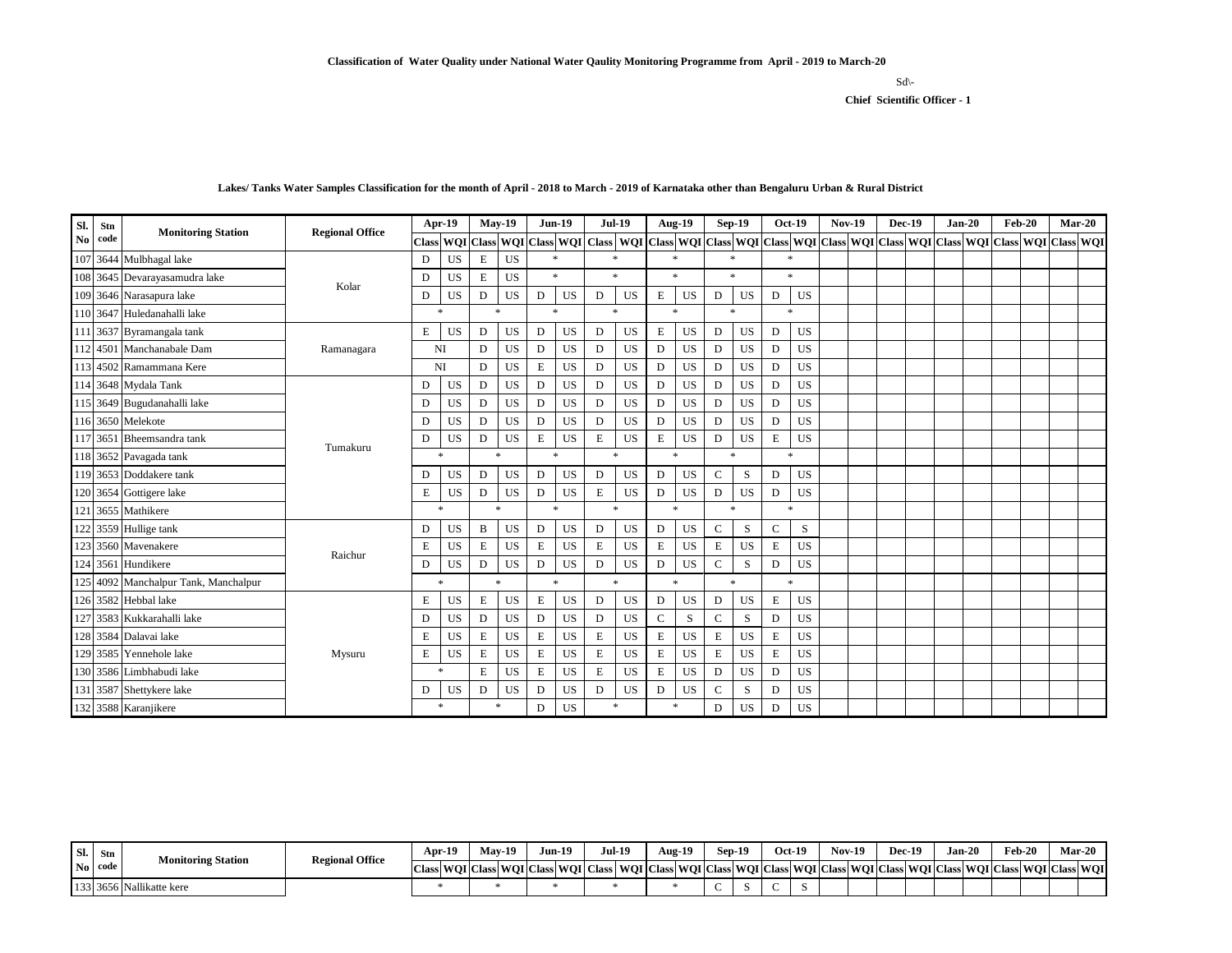|  | Classification of Water Quality under National Water Qaulity Monitoring Programme from April - 2019 to March-20 |  |  |  |
|--|-----------------------------------------------------------------------------------------------------------------|--|--|--|
|--|-----------------------------------------------------------------------------------------------------------------|--|--|--|

| 134 3657 Kaachahalli koppalukere |              | E             | <b>US</b> | E               | <b>US</b> | E            | <b>US</b> | E           | <b>US</b>             | D            | <b>US</b> | E            | <b>US</b> | E             | <b>US</b> |  |  |  |  |  |
|----------------------------------|--------------|---------------|-----------|-----------------|-----------|--------------|-----------|-------------|-----------------------|--------------|-----------|--------------|-----------|---------------|-----------|--|--|--|--|--|
| 135 3658 Kallakatte kere         |              |               | $*$       |                 | $\ast$    |              | $\ast$    |             | $\ast$                | $\ast$       |           | $\mathbf C$  | S         | $\mathbf C$   | S         |  |  |  |  |  |
| 136 3659 Mathana kere            |              | E             | <b>US</b> | $E_{\rm}$       | <b>US</b> | ${\bf E}$    | <b>US</b> | $\mathbf E$ | <b>US</b>             | ${\bf D}$    | <b>US</b> | ${\bf D}$    | <b>US</b> | $\mathbf D$   | <b>US</b> |  |  |  |  |  |
| 137 3660 Hunasina kere           |              | D             | <b>US</b> | D               | <b>US</b> | D            | <b>US</b> | D           | <b>US</b>             | $\mathbf C$  | S         | $\mathsf{C}$ | S         | $\mathbf C$   | ${\bf S}$ |  |  |  |  |  |
| 138 3661 Kokkanaghattadodda kere |              | E             | <b>US</b> | $E_{\parallel}$ | <b>US</b> | E            | <b>US</b> | E           | <b>US</b>             | ${\bf D}$    | <b>US</b> | $\mathbf D$  | <b>US</b> | $\mathbf C$   | ${\bf S}$ |  |  |  |  |  |
| 139 3662 Kawshikakere            |              |               | $*$       |                 | $\ast$    |              | $\ast$    |             | $\ast$                | $\mathbf C$  | ${\bf S}$ | $\mathbf C$  | S         | $\mathsf{C}$  | ${\bf S}$ |  |  |  |  |  |
| 140 3663 Joladakatte             |              | $\mathsf{C}$  | S         | $\mathcal{C}$   | S         | $\mathsf{C}$ | S         | $\mathbf C$ | S                     | $\mathbf{C}$ | S         | $\mathbf C$  | S         | $\mathbf C$   | S         |  |  |  |  |  |
| 141 3664 Basavanahallikere       |              |               | $\ast$    |                 | $\ast$    |              | $\ast$    |             | $\ast$                | $\mathbf C$  | S         | $\mathbf C$  | S         | $\mathbf C$   | S         |  |  |  |  |  |
| 142 3665 Lingappanakatte         |              | $\mathbf C$   | S         | $\mathsf{C}$    | S         | $\mathsf{C}$ | S         | $\mathbf C$ | S                     | $\mathsf{C}$ | S         | $\mathbf C$  | S         | $\mathbf C$   | S         |  |  |  |  |  |
| 143 3666 Ganigarahosahallikere   | Hassan       |               | $\ast$    |                 | $*$       |              | $\ast$    |             | $\ast$                | $\mathbf{C}$ | S         | $\mathbf C$  | S         | $\mathbf C$   | S         |  |  |  |  |  |
| 144 3667 Sathenahallidoddakere   |              | $\mathbf C$   | S         | $\mathbf C$     | S         | $\mathbf C$  | S         | $\mathbf C$ | S                     | $\mathbf C$  | S         | ${\bf C}$    | S         | $\mathcal{C}$ | ${\bf S}$ |  |  |  |  |  |
| 145 3668 Sodharahallikere        |              | $\mathcal{C}$ | S         | $\mathbf C$     | S         | $\mathbf C$  | S         | $\mathbf C$ | S                     | $\mathsf{C}$ | S         | $\mathbf C$  | S         |               | ${\bf S}$ |  |  |  |  |  |
| 146 3669 Sheleramanahallikere    |              | $\mathbf C$   | S         | $\mathbf C$     | S         | $\mathsf{C}$ | S         | ${\bf C}$   | S                     | $\mathbf C$  | S         | ${\bf C}$    | ${\bf S}$ | $\mathbf C$   | S         |  |  |  |  |  |
| 147 3670 Hainarakatte            |              |               | $\ast$    |                 | $*$       |              | $\ast$    |             | $\ast$                | $\mathbf C$  | S         | $\mathbf C$  | S         | $\mathbf C$   | S         |  |  |  |  |  |
| 148 3671 Hanumanthapurakatte     |              |               | $\ast$    |                 | $*$       |              | $\ast$    |             | $\ast$                | $\mathbf C$  | S         | $\mathbf C$  | S         | $\mathbf C$   | ${\bf S}$ |  |  |  |  |  |
| 149 3672 Sankalapurakere         |              |               | $\ast$    |                 | $\ast$    |              | $\ast$    |             | $\ast$                | $\mathbf C$  | S         | ${\bf C}$    | ${\bf S}$ | $\mathbf C$   | S         |  |  |  |  |  |
| 150 3673 Havalikere              |              |               | $\ast$    |                 | $*$       |              | $\ast$    |             | $\star$               | $\mathbf C$  | S         | $\mathbf C$  | S         | $\mathbf C$   | ${\bf S}$ |  |  |  |  |  |
| 151 3674 Sathamangalakere        |              |               | $\ast$    |                 | $\ast$    |              | $\ast$    |             | $\ast$                | $\mathsf{C}$ | S         | $\mathbf C$  | S         | $\mathbf C$   | S         |  |  |  |  |  |
| 152 3675 B. Kalehallikere        |              |               | $\ast$    |                 | $\ast$    |              | $\ast$    |             | $\star$               | $\mathbf C$  | ${\bf S}$ | ${\bf C}$    | ${\bf S}$ | $\mathbf C$   | S         |  |  |  |  |  |
| 153 3676 Thavenahallikere        |              |               | $*$       |                 | $\ast$    |              | $\ast$    |             | $\ast$                | $\mathbf C$  | S         | $\mathbf C$  | S         | $\mathbf C$   | ${\bf S}$ |  |  |  |  |  |
| 154 3677 Sharanabasveshwara kere | Kalaburagi   | ${\bf E}$     | <b>US</b> | ${\bf E}$       | <b>US</b> | ${\bf E}$    | <b>US</b> |             | $\ast$                |              | $**$      | ${\bf E}$    | <b>US</b> |               | $**$      |  |  |  |  |  |
| 155 3678 Ninjampura tank         | <b>Bidar</b> |               | $\ast$    |                 | $\ast$    |              | $\ast$    |             | $\boldsymbol{\times}$ |              | $\star$   |              | $*$       |               | $\ast$    |  |  |  |  |  |
| 156 3679 Bhutanala lake          | Vijayapura   | $\mathbf C$   | ${\bf S}$ | D               | <b>US</b> | D            | <b>US</b> | ${\bf E}$   | <b>US</b>             | ${\bf D}$    | <b>US</b> | $\mathbf C$  | ${\bf S}$ | $\mathbf C$   | S         |  |  |  |  |  |
| 157 3680 Killa lake              |              | $\mathbf C$   | S         | $\mathsf{C}$    | S         | $\mathbf C$  | S         | $\mathbf C$ | S                     | ${\bf C}$    | S         | $\mathbf C$  | S         | $\mathbf C$   | S.        |  |  |  |  |  |
| 158 3681 Angol MI tank           | Belgavi      | D             | <b>US</b> | D               | <b>US</b> | D            | <b>US</b> | D           | <b>US</b>             | E            | <b>US</b> | D            | <b>US</b> | E             | <b>US</b> |  |  |  |  |  |
| 159 3682 Kakati pond             |              | ${\bf E}$     | <b>US</b> | E               | <b>US</b> | ${\bf E}$    | <b>US</b> | ${\bf C}$   | ${\bf S}$             | $\mathbf C$  | ${\bf S}$ | ${\bf E}$    | <b>US</b> | $\mathbf D$   | <b>US</b> |  |  |  |  |  |

| SI. | Stn     |                           |                        |        | $Apr-19$  |        | $May-19$  |        | <b>Jun-19</b> | <b>Jul-19</b> |           |        | <b>Aug-19</b> |        | $Sep-19$ |                          | <b>Oct-19</b> | <b>Nov-19</b>                                                                                                                     | <b>Dec-19</b> |  | $Jan-20$ | <b>Feb-20</b> | $Mar-20$ |
|-----|---------|---------------------------|------------------------|--------|-----------|--------|-----------|--------|---------------|---------------|-----------|--------|---------------|--------|----------|--------------------------|---------------|-----------------------------------------------------------------------------------------------------------------------------------|---------------|--|----------|---------------|----------|
|     | No code | <b>Monitoring Station</b> | <b>Regional Office</b> |        |           |        |           |        |               |               |           |        |               |        |          |                          |               | Class WQI Class WQI Class WQI Class WQI Class WQI Class WQI Class WQI Class WQI Class WQI Class WQI Class WQI Class WQI Class WQI |               |  |          |               |          |
|     |         | 160 3683 Herekere         |                        | D      | <b>US</b> |        | US        |        | <b>US</b>     | D             | <b>US</b> | D      | <b>US</b>     | D      | US       |                          | <b>US</b>     |                                                                                                                                   |               |  |          |               |          |
|     |         | 161 3684 Kelegere         |                        | D      | <b>US</b> |        | <b>US</b> |        | US            | D             | <b>US</b> | D      | <b>US</b>     | D      | US       |                          | US            |                                                                                                                                   |               |  |          |               |          |
|     |         | 162 3685 Navalooru lake   |                        | D      | <b>US</b> |        | US        |        | US.           | D             | <b>US</b> | D      | <b>US</b>     | D      | US       |                          | US.           |                                                                                                                                   |               |  |          |               |          |
|     |         | 163 3686 Nirasagarakere   | $\sim$<br>◡<br>Dharwad | ъ.     | $\sim$    |        | $\sim$    | S      | $\mathbf C$   | S             |           | $\sim$ | $\sim$        | ъ.     | $\sim$   | S                        |               |                                                                                                                                   |               |  |          |               |          |
|     |         | 164 3687 Nuggikere        |                        | D      | US        |        | US        |        | US            | D             | <b>US</b> |        | <b>US</b>     | D      | US       |                          | US.           |                                                                                                                                   |               |  |          |               |          |
|     |         | 165 3688 Sadanakere       | D                      |        | <b>US</b> |        | <b>US</b> |        | US            | D             | <b>US</b> | D      | <b>US</b>     | D      | US       |                          | <b>US</b>     |                                                                                                                                   |               |  |          |               |          |
|     |         | 166 3689 Someshwarakere   |                        | D      | <b>US</b> |        | <b>US</b> | D      | US            | D             | <b>US</b> | D      | <b>US</b>     | D      | US       |                          | US.           |                                                                                                                                   |               |  |          |               |          |
|     |         | 167 3690 Unakalkere       |                        | D      | <b>US</b> |        | <b>US</b> |        | <b>US</b>     | D             | <b>US</b> | D      | <b>US</b>     | D      | US       |                          | US.           |                                                                                                                                   |               |  |          |               |          |
|     |         | 168 3691 Vimanabhuthikere |                        | $\sim$ | D.        | $\sim$ |           | $\sim$ | S.            | <b>NM</b>     |           |        | <b>NM</b>     | $\sim$ | ъ,       | $\sqrt{ }$               | S             |                                                                                                                                   |               |  |          |               |          |
|     |         | 169 3692 Kunduvadakere    |                        | $\sim$ | ъ.        | $\sim$ | Ъ.        | $\sim$ | S             | <b>NM</b>     |           |        | <b>NM</b>     | $\sim$ | A.       | $\overline{\phantom{0}}$ | S.            |                                                                                                                                   |               |  |          |               |          |
|     |         | 170 3693 Bhathikere       | Davangara              | D      | US        | $\sim$ | S.        | D      | <b>US</b>     | <b>NM</b>     |           |        | <b>NM</b>     | D      | US       |                          | <b>US</b>     |                                                                                                                                   |               |  |          |               |          |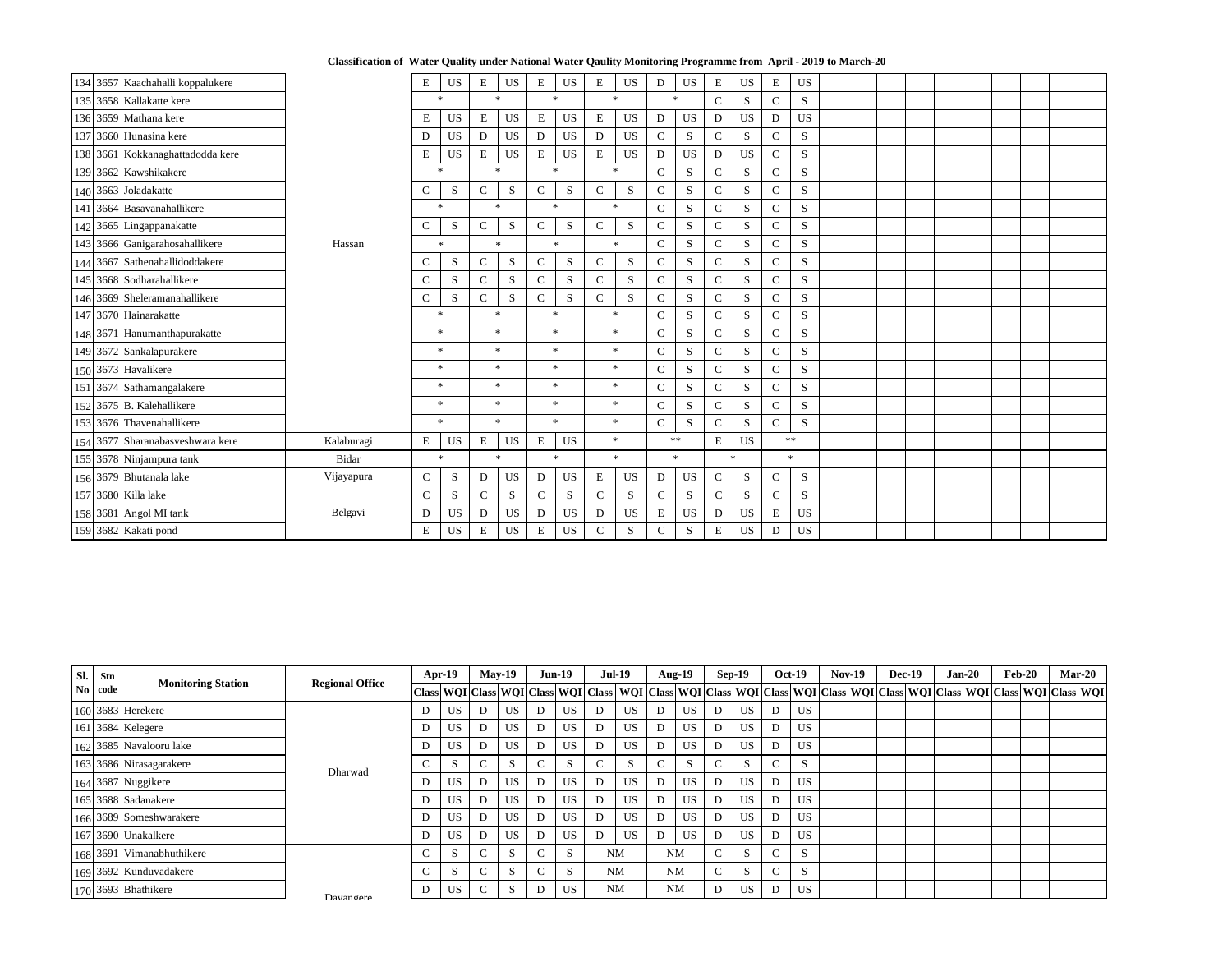$Sd$ <sup>-</sup>  **Chief Scientific Officer - 1**

Class "A" – Drinking water source without conventional treatment but after disinfection.

**Classification of Water Quality under National Water Qaulity Monitoring Programme from April - 2019 to March-20**

|  | $171$ 3694 Shanthisagarkere | Davangere   |  |    |    |   |           |              | <b>NM</b> | <b>NM</b> | $\sim$     |             |  |  |  |  |  |  |
|--|-----------------------------|-------------|--|----|----|---|-----------|--------------|-----------|-----------|------------|-------------|--|--|--|--|--|--|
|  | $172$ 3695 Kondajjikere     |             |  |    |    |   |           |              | <b>NM</b> | <b>NM</b> | $\sqrt{ }$ |             |  |  |  |  |  |  |
|  | $173$ 3696 Aianakere        |             |  | ند | ບມ |   | <b>US</b> |              | <b>NM</b> | <b>NM</b> | D<br>◡     | <b>US</b>   |  |  |  |  |  |  |
|  | $174$ 3697 Mattadakere      | Chitradurga |  |    |    |   |           |              | <b>NM</b> | <b>NM</b> |            |             |  |  |  |  |  |  |
|  | $175$ 3565 Pilikula tank    | Mangaluru   |  | B  |    | B |           | $\mathbf{B}$ | -S        | B         | B          | $\sim$<br>D |  |  |  |  |  |  |

Note:  $* - No Water in the River/Reserior/Lake/Tank/Samples were not Collected.$ 

**WQI = Water Quality Index, S means Satisfactory, US means Unsatisfactory**

Class "D" – Propagation of wild life, fisheries

Class "E" – Irrigation, Industrial cooling, Controlled Waste disposal

Class "B" – Out door bathing (organized)

**WQI - Water Quality Index : ( DO ≥ 4 mg/L BOD ≤ 3 mg/L FC ≤ 2500 MPN/100 ml & TC≤ 5000 MPN/100 ml ).**

Class "C" – Drinking Water Source with conventional treatment followed by disinfection.

NI-Newly Identified during April-2019